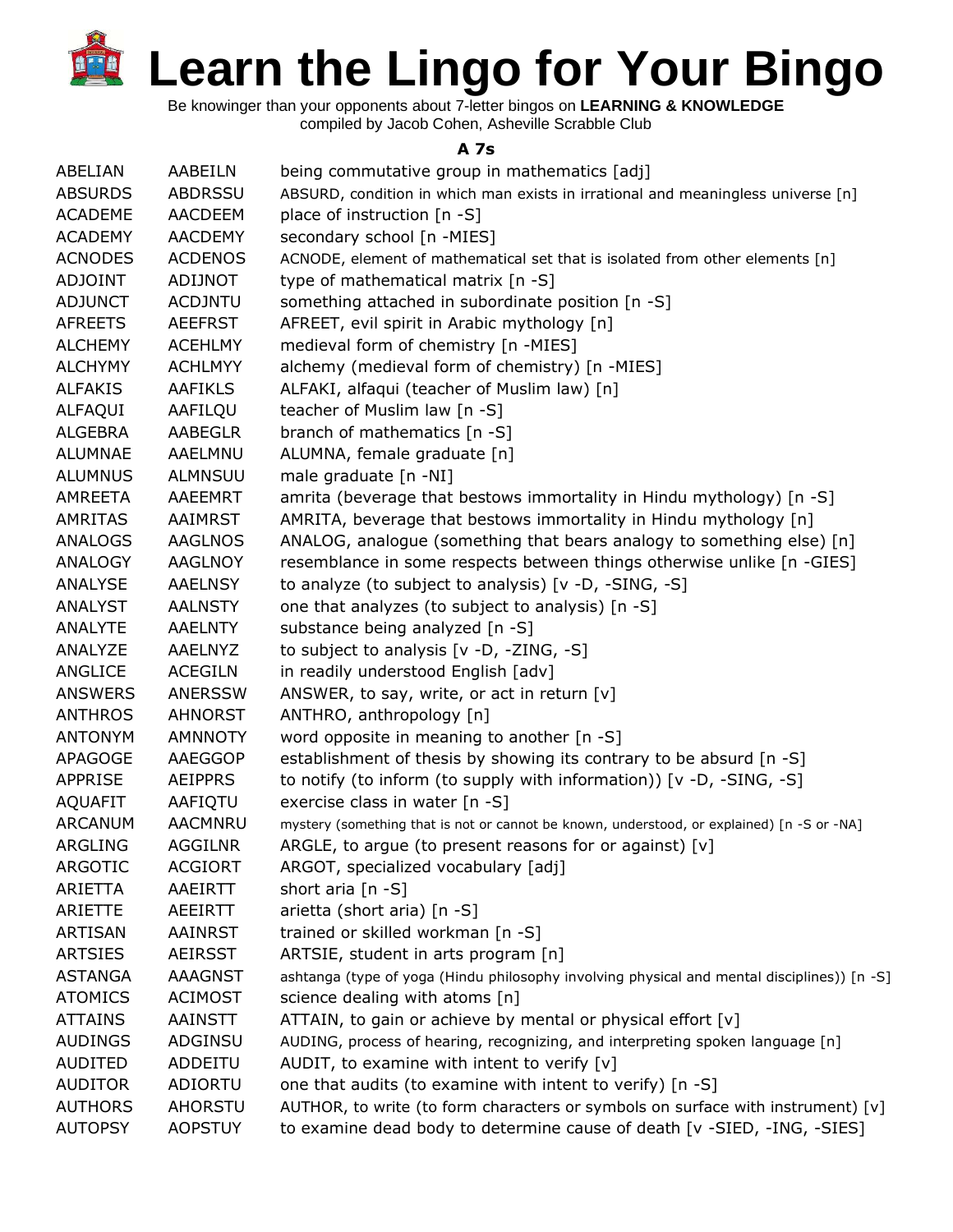Be knowinger than your opponents about 7-letter bingos on **LEARNING & KNOWLEDGE**

|  | compiled by Jacob Cohen, Asheville Scrabble Club |
|--|--------------------------------------------------|
|--|--------------------------------------------------|

| <b>AVERAGE</b> | AAEEGRV        | to calculate arithmetic mean of $[v -D, -GING, S]$                                  |  |  |
|----------------|----------------|-------------------------------------------------------------------------------------|--|--|
| <b>AVIONIC</b> | <b>ACIINOV</b> | AVIONICS, science of electronics applied to aviation [adj]                          |  |  |
|                | <b>B</b> 7s    |                                                                                     |  |  |
| <b>BALLETS</b> | <b>ABELLST</b> | BALLET, classical dance form [n]                                                    |  |  |
| <b>BARCODE</b> | <b>ABCDEOR</b> | automatically scannable geometric identifying code [n -S]                           |  |  |
| <b>BEACONS</b> | <b>ABCENOS</b> | BEACON, to warn or guide [v]                                                        |  |  |
| <b>BEDELLS</b> | <b>BDEELLS</b> | BEDELL, bedel (English university officer) [n]                                      |  |  |
| <b>BEWRAYS</b> | <b>ABERSWY</b> | BEWRAY, to divulge (to reveal (to make known)) [v]                                  |  |  |
| <b>BIBLIST</b> | <b>BBIILST</b> | one who takes words of Bible literally [n -S]                                       |  |  |
| <b>BINDERY</b> | <b>BDEINRY</b> | place where books are bound [n -RIES]                                               |  |  |
| <b>BINDING</b> | <b>BDGIINN</b> | cover and fastenings of book [n -S]                                                 |  |  |
| <b>BIOCHIP</b> | <b>BCHIIOP</b> | hypothetical computer component that uses proteins to store or process data [n -S]  |  |  |
| <b>BIOGENS</b> | <b>BEGINOS</b> | BIOGEN, hypothetical protein molecule [n]                                           |  |  |
| <b>BIOLOGY</b> | <b>BGILOOY</b> | science of life [n -GIES]                                                           |  |  |
| <b>BIONICS</b> | <b>BCIINOS</b> | science joining biology and electronics [n]                                         |  |  |
| <b>BIONOMY</b> | <b>BIMNOOY</b> | ecology (environmental science) [n -MIES]                                           |  |  |
| <b>BIOPSIC</b> | <b>BCIIOPS</b> | pertaining to examination of living tissue [adj]                                    |  |  |
| <b>BIOPTIC</b> | <b>BCIIOPT</b> | biopsic (pertaining to examination of living tissue) [adj]                          |  |  |
| <b>BIOTECH</b> | <b>BCEHIOT</b> | applied biology [n -S]                                                              |  |  |
| <b>BIOTICS</b> | <b>BCIIOST</b> | life science [n]                                                                    |  |  |
| <b>BOFFINS</b> | <b>BFFINOS</b> | BOFFIN, scientific expert [n]                                                       |  |  |
| <b>BOFFINY</b> | <b>BFFINOY</b> | BOFFIN, scientific expert [adj]                                                     |  |  |
| <b>BOKKENS</b> | <b>BEKKNOS</b> | BOKKEN, wooden sword used for training [n]                                          |  |  |
| <b>BOOKBAG</b> | <b>ABBGKOO</b> | bag for carrying books [n -S]                                                       |  |  |
| <b>BOOKEND</b> | <b>BDEKNOO</b> | to place something at either end of [v -ED, -ING, -S]                               |  |  |
| <b>BOOKFUL</b> | <b>BFKLOOU</b> | as much as book can hold [n -S]                                                     |  |  |
| <b>BOOKISH</b> | <b>BHIKOOS</b> | pertaining to books [adj]                                                           |  |  |
| <b>BOOKLET</b> | <b>BEKLOOT</b> | small book [n -S]                                                                   |  |  |
| <b>BOOKMAN</b> | <b>ABKMNOO</b> | scholar (learned person) [n -MEN]                                                   |  |  |
| <b>BOTANIC</b> | ABCINOT        | pertaining to botany (science of plants) [adj]                                      |  |  |
| <b>BRACKET</b> | <b>ABCEKRT</b> | to classify (to arrange according to characteristics) [v -ED, -ING, -S]             |  |  |
| <b>BRAILLE</b> | ABEILLR        | to write in braille (raised writing for blind) [v -D, -LING, -S]                    |  |  |
| <b>BRUSHUP</b> | <b>BHPRSUU</b> | quick review [n -S]                                                                 |  |  |
| <b>BUNKUMS</b> | <b>BKMNSUU</b> | BUNKUM, nonsense (behavior or language that is meaningless or absurd) [n]           |  |  |
| <b>BURSARS</b> | <b>ABRRSSU</b> | BURSAR, college treasurer [n]                                                       |  |  |
| <b>BURSARY</b> | <b>ABRRSUY</b> | college treasury [n -RIES]                                                          |  |  |
| <b>BUSHWAH</b> | <b>ABHHSUW</b> | bushwa (nonsense (behavior or language that is meaningless or absurd)) [n -S]       |  |  |
| <b>BUSHWAS</b> | <b>ABHSSUW</b> | BUSHWA, nonsense (behavior or language that is meaningless or absurd) [n]           |  |  |
| <b>BUSINGS</b> | <b>BGINSSU</b> | BUSING, act of transporting by bus [n]                                              |  |  |
|                |                | C <sub>7s</sub>                                                                     |  |  |
| <b>CAHIERS</b> | <b>ACEHIRS</b> | CAHIER, notebook (book in which to write) [n]                                       |  |  |
| CALQUED        | ACDELQU        | CALQUE, to model word's meaning upon that of analogous word in another language [v] |  |  |
| <b>CALQUES</b> | <b>ACELQSU</b> | CALQUE, to model word's meaning upon that of analogous word in another language [v] |  |  |
| CANDLED        | <b>ACDDELN</b> | CANDLE, to examine eggs in front of light [v]                                       |  |  |
| <b>CANDLER</b> | <b>ACDELNR</b> | one that candles (to examine eggs in front of light) [n -S]                         |  |  |
| <b>CANDLES</b> | <b>ACDELNS</b> | CANDLE, to examine eggs in front of light [v]                                       |  |  |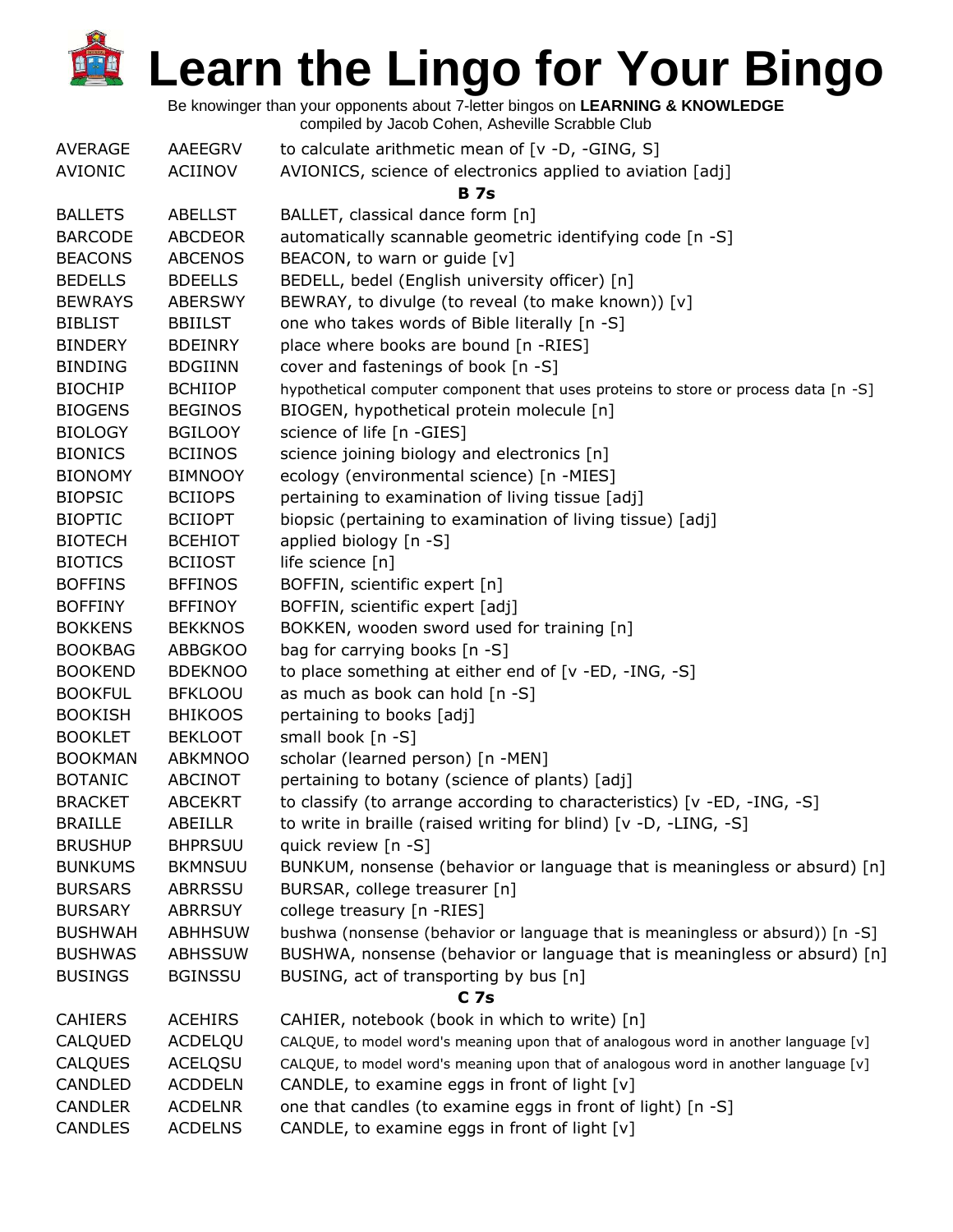Be knowinger than your opponents about 7-letter bingos on **LEARNING & KNOWLEDGE**

| <b>CANVASS</b> | <b>AACNSSV</b> | to examine thoroughly [v -ED, -ING, -ES]                                          |
|----------------|----------------|-----------------------------------------------------------------------------------|
| <b>CAPEESH</b> | <b>ACEEHPS</b> | capisce (used to ask if one understands) [interj]                                 |
| <b>CAPISCE</b> | <b>ACCEIPS</b> | used to ask if one understands [interj]                                           |
| <b>CAPTCHA</b> | <b>AACCHPT</b> | Turing test used to vet website users [n -S]                                      |
| <b>CARRELL</b> | <b>ACELLRR</b> | carrel (desk in library stack for solitary study) [n -S]                          |
| <b>CARRELS</b> | <b>ACELRRS</b> | CARREL, desk in library stack for solitary study [n]                              |
| <b>CATALOG</b> | <b>AACGLOT</b> | to classify information descriptively [v -ED, -ING, -S]                           |
| <b>CHAPTER</b> | <b>ACEHPRT</b> | to divide book into chapters (main sections) [v -ED, -ING, -S]                    |
| <b>CHEDERS</b> | <b>CDEEHRS</b> | CHEDER, heder (Jewish school) [n]                                                 |
| <b>CHEMICS</b> | <b>CCEHIMS</b> | CHEMIC, chemist (one versed in chemistry) [n]                                     |
| <b>CHEMIST</b> | <b>CEHIMST</b> | one versed in chemistry [n -S]                                                    |
| <b>CHRONON</b> | <b>CHNNOOR</b> | hypothetical unit of time [n -S]                                                  |
| <b>CHYMICS</b> | <b>CCHIMSY</b> | CHYMIC, chemic (chemist (one versed in chemistry)) [n]                            |
| <b>CHYMIST</b> | <b>CHIMSTY</b> | chemist (one versed in chemistry) [n -S]                                          |
| <b>CIPHERS</b> | <b>CEHIPRS</b> | CIPHER, to solve problems in arithmetic [v]                                       |
| <b>CITATOR</b> | <b>ACIORTT</b> | one that cites (to quote as authority or example) [n -S]                          |
| <b>CLADIST</b> | <b>ACDILST</b> | taxonomist who uses clades in classifying life-forms [n -S]                       |
| <b>CLASSED</b> | <b>ACDELSS</b> | CLASS, to classify (to arrange according to characteristics) [v]                  |
| <b>CLASSER</b> | <b>ACELRSS</b> | one that classes (to classify (to arrange according to characteristics)) $[n -S]$ |
| <b>CLASSES</b> | <b>ACELSSS</b> | CLASS, to classify (to arrange according to characteristics) [v]                  |
| <b>CLERISY</b> | <b>CEILRSY</b> | well-educated class [n -SIES]                                                     |
| <b>CLUEING</b> | <b>CEGILNU</b> | CLUE, to give guiding information $[v]$                                           |
| <b>COACHED</b> | <b>ACCDEHO</b> | COACH, to tutor or train [v]                                                      |
| <b>COACHER</b> | <b>ACCEHOR</b> | one that coaches (to tutor or train) [n -S]                                       |
| <b>COACHES</b> | <b>ACCEHOS</b> | COACH, to tutor or train [v]                                                      |
| <b>COGENCY</b> | <b>CCEGNOY</b> | state of being cogent (convincing) [n -CIES]                                      |
| <b>COGITOS</b> | <b>CGIOOST</b> | COGITO, philosophical principle [n]                                               |
| <b>COGNISE</b> | <b>CEGINOS</b> | to cognize (to become aware of in one's mind) [v -D, -SING, -S]                   |
| COGNIZE        | <b>CEGINOZ</b> | to become aware of in one's mind [v -D, -ZING, -S]                                |
| <b>COINFER</b> | <b>CEFINOR</b> | to infer jointly [v -RRED, -RRING, -S]                                            |
| <b>COLLATE</b> | <b>ACELLOT</b> | to compare critically [v -D, -TING, -S]                                           |
| <b>COLLEGE</b> | <b>CEEGLLO</b> | school of higher learning [n -S]                                                  |
| <b>CONCEIT</b> | <b>CCEINOT</b> | to imagine (to form mental picture of) [v -ED, -ING, -S]                          |
| <b>CONCEPT</b> | <b>CCENOPT</b> | general idea [n -S]                                                               |
| <b>CONDUCT</b> | <b>CCDNOTU</b> | to lead or guide [v -ED, -ING, -S]                                                |
| <b>CONFUTE</b> | <b>CEFNOTU</b> | to disprove (to refute (to prove to be false or erroneous)) [v -D, -TING, -S]     |
| <b>CONLANG</b> | <b>ACGLNNO</b> | constructed language [n -S]                                                       |
| <b>CONNERS</b> | <b>CENNORS</b> | CONNER, one that cons (to study carefully) [n]                                    |
| <b>CONNING</b> | <b>CGINNNO</b> | CON, to study carefully [v]                                                       |
| CONNIVE        | <b>CEINNOV</b> | to feign ignorance of wrongdoing [v -D, -VING, -S]                                |
| <b>CONNOTE</b> | <b>CENNOOT</b> | to imply another meaning besides literal one [v -D, -TING, -S]                    |
| <b>CONSULT</b> | <b>CLNOSTU</b> | to ask opinion of [v -ED, -ING, -S]                                               |
| <b>CONTEXT</b> | <b>CENOTTX</b> | part of discourse in which particular word or phrase appears [n -S]               |
| <b>CORONER</b> | <b>CENOORR</b> | officer who investigates questionable deaths [n -S]                               |
| <b>COWRITE</b> | <b>CEIORTW</b> | to collaborate in writing [v -ROTE, -TEN, -TING, -S]                              |
| <b>CRYPTIC</b> | <b>CCIPRTY</b> | mysterious [adj]                                                                  |
|                |                |                                                                                   |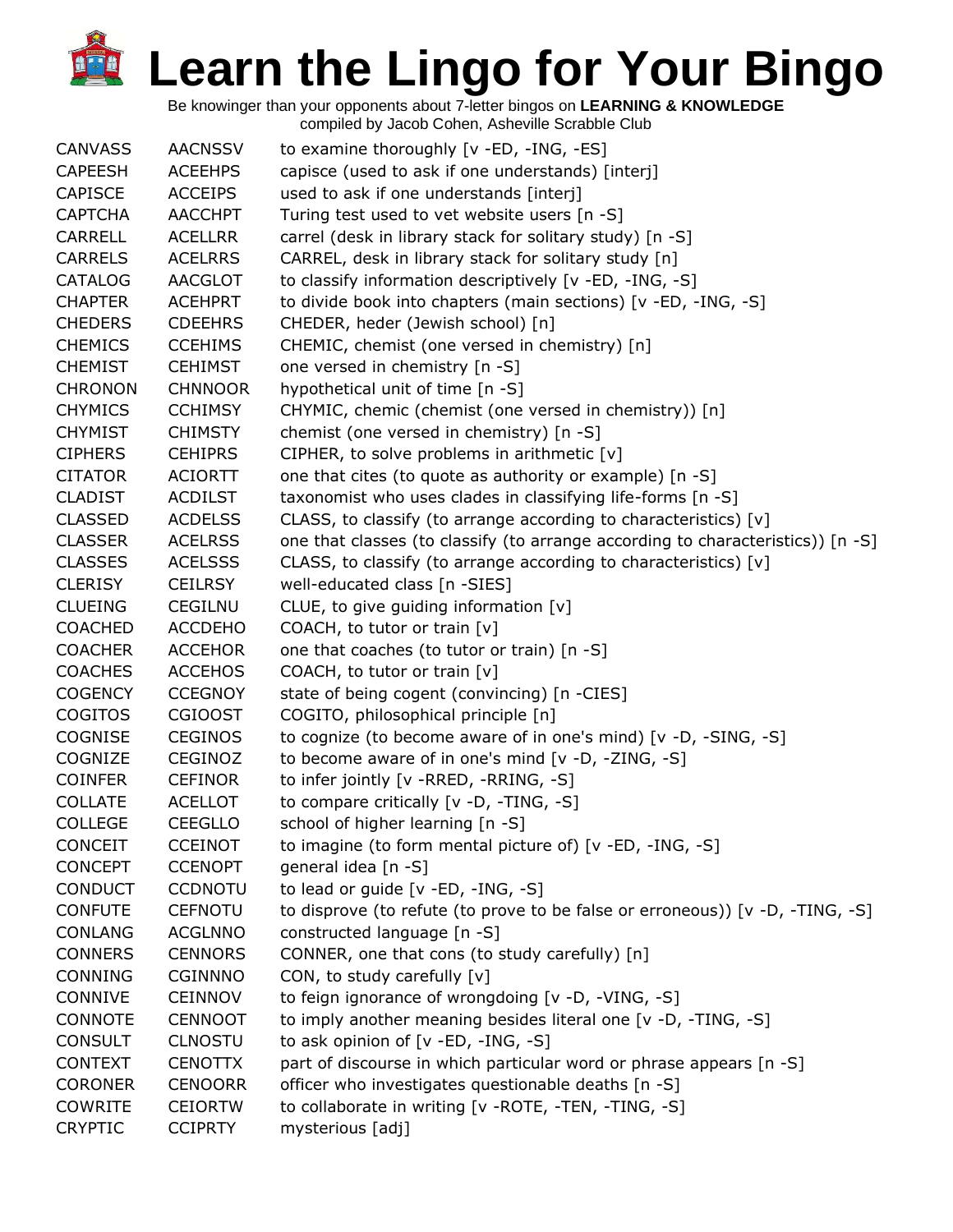Be knowinger than your opponents about 7-letter bingos on **LEARNING & KNOWLEDGE**

| <b>CURIOUS</b> | <b>CIORSUU</b> | eager for information [adj -ER, -EST]                                                     |
|----------------|----------------|-------------------------------------------------------------------------------------------|
| <b>CYPHERS</b> | <b>CEHPRYS</b> | CYPHER, to cipher (to solve problems in arithmetic) [v]                                   |
|                |                | <b>D</b> 7s                                                                               |
| <b>DAYROOM</b> | <b>ADMOORY</b> | room for reading and recreation [n -S]                                                    |
| <b>DEANERY</b> | <b>ADEENRY</b> | office of dean [n -RIES]                                                                  |
| <b>DEANING</b> | ADEGINN        | DEAN, to serve as dean (head of faculty) [v]                                              |
| <b>DECANAL</b> | <b>AACDELN</b> | pertaining to dean [adj]                                                                  |
| <b>DECLARE</b> | <b>ACDEELR</b> | to make known clearly [v -D, -RING, -S]                                                   |
| <b>DECODED</b> | <b>CDDDEEO</b> | DECODE, to convert coded message into plain language [v]                                  |
| <b>DECODER</b> | <b>CDDEEOR</b> | one that decodes (to convert coded message into plain language) [n -S]                    |
| <b>DECODES</b> | <b>CDDEEOS</b> | DECODE, to convert coded message into plain language [v]                                  |
| <b>DECRYPT</b> | <b>CDEPRTY</b> | to decode (to convert coded message into plain language) [v -ED, -ING, -S]                |
| <b>DEDUCED</b> | <b>CDDDEEU</b> | DEDUCE, to infer (to reach or derive by reasoning) [v]                                    |
| <b>DEDUCES</b> | <b>CDDEESU</b> | DEDUCE, to infer (to reach or derive by reasoning) [v]                                    |
| <b>DEFINED</b> | <b>DDEEFIN</b> | DEFINE, to state meaning of [v]                                                           |
| <b>DEFINER</b> | <b>DEEFINR</b> | one that defines (to state meaning of) [n -S]                                             |
| <b>DEFINES</b> | <b>DEEFINS</b> | DEFINE, to state meaning of $[v]$                                                         |
| <b>DEGREED</b> | <b>DDEEEGR</b> | DEGREE, one of series of stages [adj]                                                     |
| <b>DEGREES</b> | <b>DEEEGRS</b> | DEGREE, one of series of stages [n]                                                       |
| <b>DELPHIC</b> | <b>CDEHILP</b> | ambiguous (uncertainty of meaning) [adj]                                                  |
| <b>DELUDED</b> | <b>DDDEELU</b> | DELUDE, to mislead mind or judgment of [v]                                                |
| <b>DELUDER</b> | <b>DDEELRU</b> | one that deludes (to mislead mind or judgment of) [n -S]                                  |
| <b>DELUDES</b> | <b>DDEELSU</b> | DELUDE, to mislead mind or judgment of [v]                                                |
| <b>DELVERS</b> | <b>DEELRSV</b> | DELVER, one that delves (to search in depth) [n]                                          |
| <b>DELVING</b> | <b>DEGILNV</b> | DELVE, to serach in depth [v]                                                             |
| <b>DEMOING</b> | <b>DEGIMNO</b> | DEMO, to demonstrate [v]                                                                  |
| <b>DEMOTIC</b> | <b>CDEIMOT</b> | pertaining to simplified form of ancient Egyptian writing [adj]                           |
| <b>DERIVED</b> | <b>DDEEIRV</b> | DERIVE, to obtain from source [v]                                                         |
| <b>DERIVER</b> | <b>DEEIRRV</b> | one that derives (to obtain from source) [n -S]                                           |
| <b>DERIVES</b> | <b>DEEIRSV</b> | DERIVE, to obtain from source [v]                                                         |
| <b>DESIGNS</b> | <b>DEGINSS</b> | DESIGN, to conceive or plan out [v]                                                       |
| <b>DESKTOP</b> | <b>DEKOPST</b> | top of desk [n -S]                                                                        |
| <b>DETECTS</b> | <b>CDEESTT</b> | DETECT, to discover or perceive [v]                                                       |
| <b>DICTION</b> | <b>CDIINOT</b> | choice and use of words in speech or writing [n -S]                                       |
| <b>DIDACTS</b> | <b>ACDDIST</b> | DIDACT, didactic (instructive) person [n]                                                 |
| <b>DIGLOTS</b> | <b>DGILOST</b> | DIGLOT, bilingual book or edition [n]                                                     |
| <b>DIGRAPH</b> | <b>ADGHIPR</b> | pair of letters representing single speech sound [n -S]                                   |
| <b>DILEMMA</b> | ADEILMM        | perplexing situation [n -S]                                                               |
| <b>DIPLOMA</b> | ADILMOP        | certificate of academic degree [n -S or -ATA] / to furnish with diploma [v -ED, -ING, -S] |
| <b>DIPTYCA</b> | <b>ACDIPTY</b> | diptych (ancient writing tablet) [n -S]                                                   |
| <b>DIPTYCH</b> | <b>CDHIPTY</b> | ancient writing tablet [n -S]                                                             |
| <b>DISCUSS</b> | CDISSSU        | to talk over or write about [v -ED, -ING, -ES]                                            |
| <b>DISSECT</b> | <b>CDEISST</b> | to cut apart for scientific examination [v -ED, -ING, -S]                                 |
| <b>DISSERT</b> | <b>DEIRSST</b> | to discuss in learned or formal manner [v -ED, -ING, -S]                                  |
| <b>DIVULGE</b> | <b>DEGILUV</b> | to reveal (to make known) [v -D, -GING, -S]                                               |
| <b>DOCENTS</b> | <b>CDENOST</b> | DOCENT, college or university lecturer [n]                                                |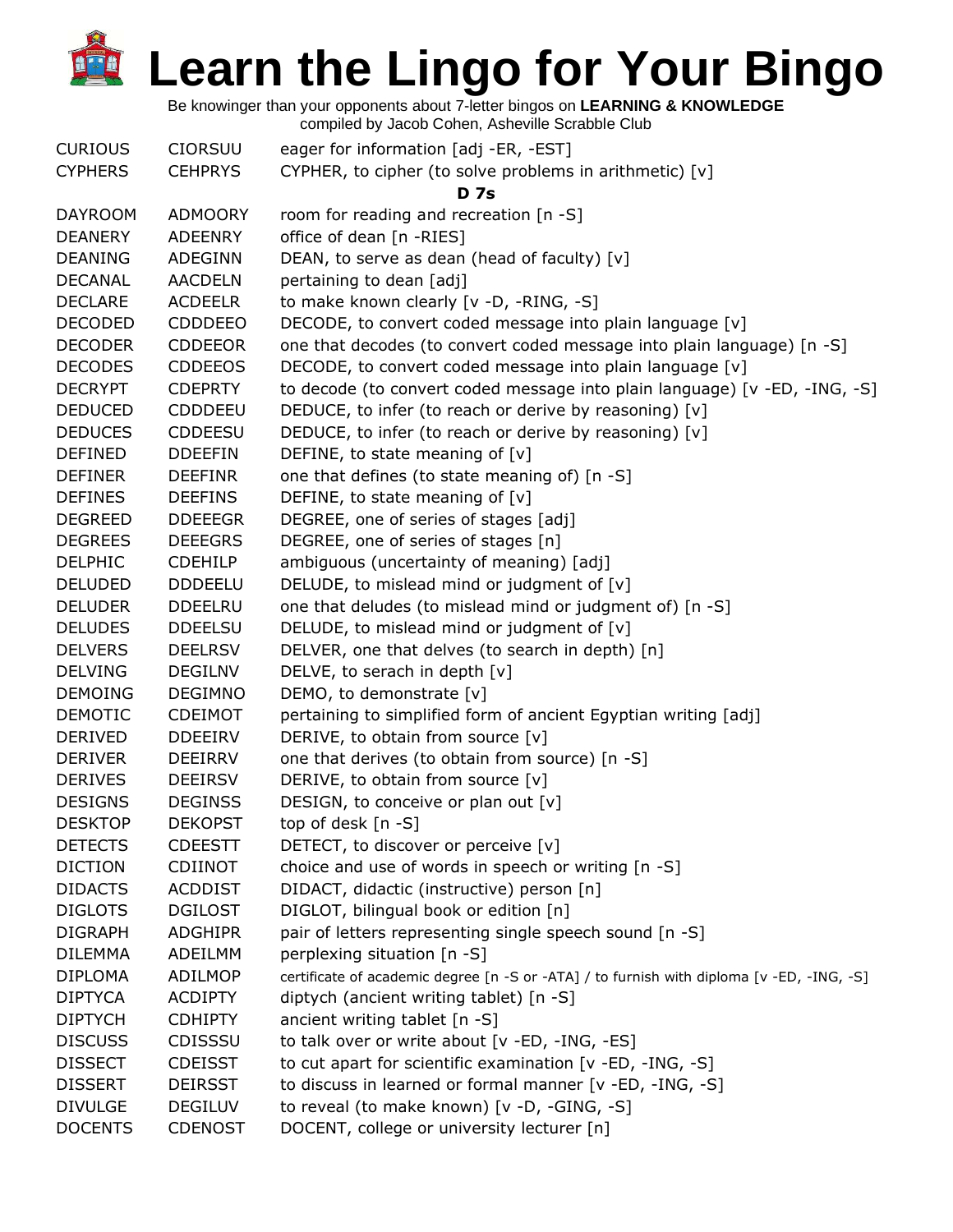Be knowinger than your opponents about 7-letter bingos on **LEARNING & KNOWLEDGE**

| <b>DONNISH</b>  | <b>DHINNOS</b>  | scholarly [adj]                                                          |
|-----------------|-----------------|--------------------------------------------------------------------------|
| <b>DONSHIP</b>  | <b>DHINOPS</b>  | position of don (senior member of British university) [n -S]             |
| <b>DOODADS</b>  | ADDSOOS         | DOODAD, article whose name is unknown or forgotten [n]                   |
| <b>DOSSIER</b>  | <b>DEIORSS</b>  | file of papers on single subject [n -S]                                  |
| <b>DROPOUT</b>  | <b>DOOPRTU</b>  | one who quits school prematurely [n -S]                                  |
| <b>DUENNAS</b>  | <b>ADENNSU</b>  | DUENNA, governess [n]                                                    |
| <b>DUMBEST</b>  | <b>BDEMSTU</b>  | DUMB, incapable of speech [adj]                                          |
| <b>DYADICS</b>  | <b>ACDDISY</b>  | DYADIC, sum of mathematical dyads [n]                                    |
|                 |                 | <b>E</b> 7s                                                              |
| <b>EARFULS</b>  | <b>AEFLRSU</b>  | EARFUL, flow of information [n]                                          |
| <b>ECOLOGY</b>  | <b>CEGLOOY</b>  | environmental science [n -GIES]                                          |
| <b>ECONOMY</b>  | <b>CEMNOOY</b>  | thrift (care and wisdom in management of one's resources) [n -MIES]      |
| <b>EDIFIED</b>  | <b>DDEEFII</b>  | EDIFY, to enlighten [v]                                                  |
| <b>EDIFIER</b>  | <b>DEEFIIR</b>  | one that edifies (to enlighten) [n -S]                                   |
| <b>EDIFIES</b>  | <b>DEEFIIS</b>  | EDIFY, to enlighten [v]                                                  |
| <b>EDUCATE</b>  | <b>ACDEETU</b>  | to teach (to impart knowledge or skill to) [v -D, -TING, -S]             |
| <b>EDUCING</b>  | CDEGINU         | EDUCE, to draw forth or bring out [v]                                    |
| <b>EDUCTOR</b>  | <b>CDEORTU</b>  | one that educes (to draw forth or bring out) [n -S]                      |
| <b>EGGHEAD</b>  | ADEEGGH         | intellectual [n -S]                                                      |
| <b>EIDETIC</b>  | <b>CDEEIIT</b>  | person able to recall vivid images [n -S]                                |
| <b>EKISTIC</b>  | <b>CEIIKST</b>  | EKISTICS, science dealing with human habitats [adj]                      |
| <b>ELEGISE</b>  | <b>EEEGILS</b>  | to elegize (to write elegy) [v -D, -SING, -S]                            |
| <b>ELEGIST</b>  | <b>EEGILST</b>  | one that writes elegies [n -S]                                           |
| <b>ELEGIZE</b>  | <b>EEEGILZ</b>  | to write elegy [v -D, -ZING, -S]                                         |
| <b>EMPIRIC</b>  | <b>CEIIMPR</b>  | one who relies on practical experience [n -S]                            |
| <b>ENCRYPT</b>  | <b>CENPRTY</b>  | to encipher (to write in characters of hidden meaning) [v -ED, -ING, -S] |
| <b>ENDITED</b>  | <b>DDEEINT</b>  | ENDITE, to indite (to write or compose) [v]                              |
| <b>ENDITES</b>  | <b>DEEINST</b>  | ENDITE, to indite (to write or compose) [v]                              |
| <b>ENIGMAS</b>  | <b>AEGIMNS</b>  | ENIGMA, something that is hard to understand or explain [n]              |
| <b>ENOLOGY</b>  | <b>EGLNOOY</b>  | oenology (study of wines) [n -GIES]                                      |
| <b>ENQUIRE</b>  | EEINQRU         | to inquire (to ask about) [v -D, -RING, -S]                              |
| <b>ENQUIRY</b>  | EINQRUY         | inquiry (question) [n -RIES]                                             |
| <b>EPITOME</b>  | <b>EEIMOPT</b>  | typical or ideal example [n -S]                                          |
| <b>EROTICA</b>  | <b>ACEIORT</b>  | literature or art dealing with sexual love [n -S]                        |
| EROTIZE         | <b>EEIORTZ</b>  | to give sexual meaning to [v -D, -ZING, -S]                              |
| <b>ERUDITE</b>  | <b>DEEIRTU</b>  | scholarly [adj]                                                          |
| <b>ETYMONS</b>  | <b>EMNOSTY</b>  | ETYMON, earliest known form of word [n]                                  |
| <b>EUGENIC</b>  | <b>CEEGINU</b>  | EUGENICS, science of hereditary improvement [adj]                        |
| <b>EVIDENT</b>  | <b>DEEINTV</b>  | clear to vision or understanding [adj]                                   |
| <b>EXAMENS</b>  | <b>AEEMNSX</b>  | EXAMEN, critical study [n]                                               |
| <b>EXAMINE</b>  | <b>AEEIMNX</b>  | to inspect (to look carefully at or over) [v -D, -NING, -S]              |
| <b>EXAMPLE</b>  | <b>AEELMPX</b>  | to show by representation [v -D, -LING, -S]                              |
| <b>EXEGETE</b>  | <b>EEEEGTX</b>  | one skilled at exegesis (critical explanation or analysis) [n -S]        |
| <b>EXPLAIN</b>  | <b>AEILNPX</b>  | to make plain or understandable [v -ED, -ING, -S]                        |
| <b>EXPLICIT</b> | <b>CEIILPTX</b> | statement formerly used at close of book [n -S]                          |
| <b>EXPOSIT</b>  | <b>EIOPSTX</b>  | to expound (to explain in detail [v -ED, -ING, -S]                       |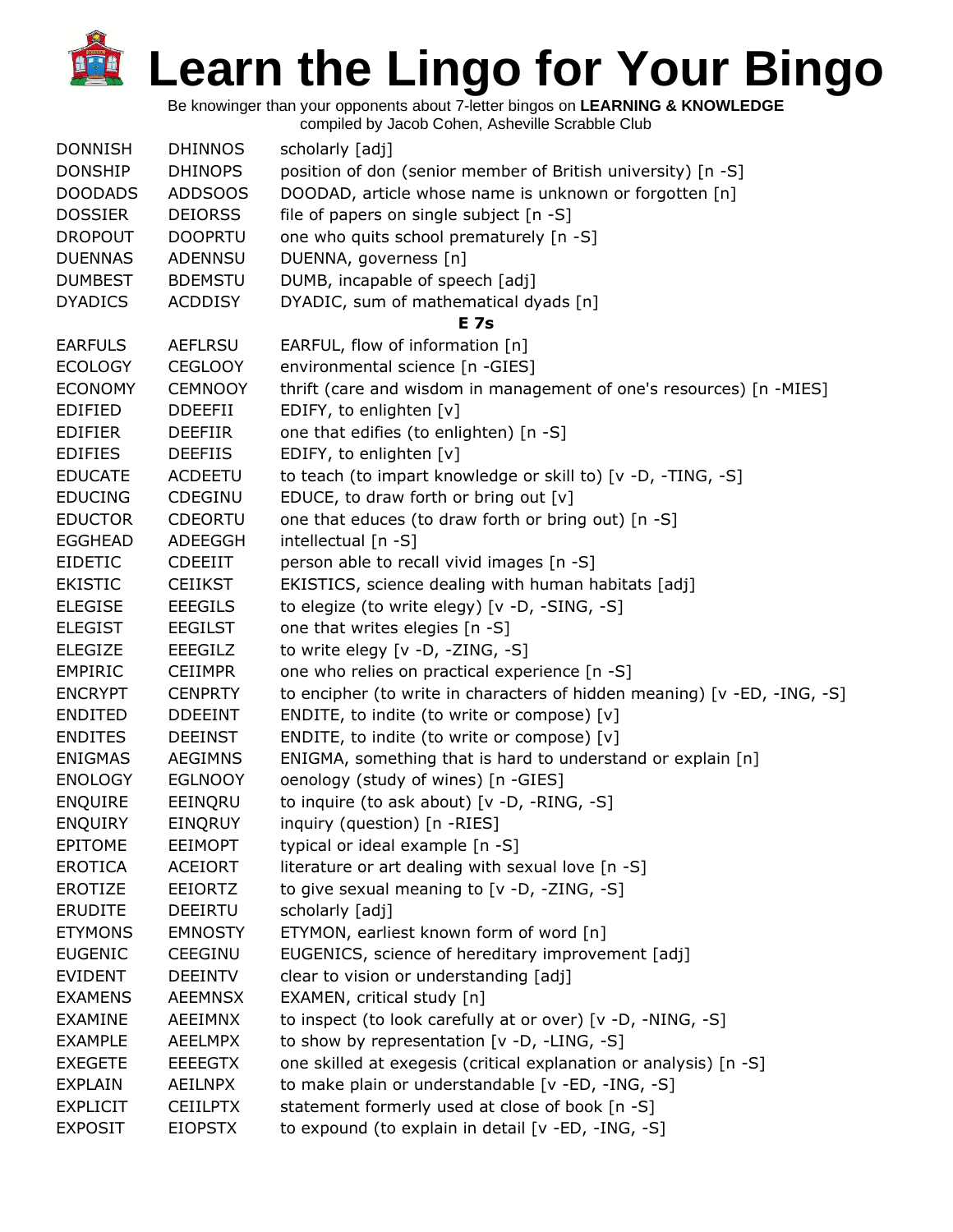Be knowinger than your opponents about 7-letter bingos on **LEARNING & KNOWLEDGE**

| <b>EXTERNE</b> | <b>EEENRTX</b>  | extern (nonresident of institution) [n -S]                                                                |
|----------------|-----------------|-----------------------------------------------------------------------------------------------------------|
| <b>EXTERNS</b> | <b>EENRSTX</b>  | EXTERN, nonresident of institution [n]                                                                    |
| <b>EXTROPY</b> | <b>EOPRTXY</b>  | prediction that human intelligence will enable life to expand throughout universe [n -PIES]<br><b>F7s</b> |
| <b>FACTFUL</b> | <b>ACFFLTU</b>  | FACT, something known with certainty [adj]                                                                |
| <b>FACTUAL</b> | <b>AACFLTU</b>  | pertaining to facts (something known with certainty) [adj]                                                |
| <b>FACULTY</b> | <b>ACFLTUY</b>  | inherent power or ability [n -TIES]                                                                       |
| <b>FAILING</b> | <b>AFGIILN</b>  | FAIL, to be unsuccessful in attempt $[v]$                                                                 |
| <b>FAILURE</b> | AEFILRU         | act of failing (to be unsuccessful in attempt) [n -S]                                                     |
| <b>FARTLEK</b> | <b>AEFKLRT</b>  | athletic training technique [n -S]                                                                        |
| <b>FATHOMS</b> | <b>AFHMOST</b>  | FATHOM, to understand [v]                                                                                 |
| <b>FERRETS</b> | <b>EEFRRST</b>  | FERRET, to search out by careful investigation [v]                                                        |
| <b>FLUNKED</b> | <b>DEFKLNU</b>  | FLUNK, to fail examination or course [v]                                                                  |
| <b>FLUNKER</b> | <b>EFKLNRU</b>  | one that flunks (to fail examination or course) [n -S]                                                    |
| <b>FLYLEAF</b> | <b>AEFFLLY</b>  | blank leaf at beginning or end of book [n -AVES]                                                          |
| <b>FOOLERY</b> | <b>EFLOORY</b>  | foolish behavior or speech [n -RIES]                                                                      |
| <b>FORMANT</b> | <b>AFMNORT</b>  | characteristic component of quality of speech sound [n -S]                                                |
| <b>FRANKER</b> | <b>AEFKNRR</b>  | FRANK, honest and unreserved in speech [adj]                                                              |
| <b>FRESHER</b> | <b>EEFHRRS</b>  | freshman (first-year student at high school, university, or college) [n -S]                               |
| <b>FROSHES</b> | <b>EFHORSS</b>  | FROSH, freshman (first-year student at high school, university, or college) [n]                           |
| <b>FUEHRER</b> | EEFHRRU         | fuhrer (leader (one that leads or guides)) [n -S]                                                         |
| <b>FUGLING</b> | <b>FGGILNU</b>  | FUGLE, to lead by setting example $[v]$                                                                   |
| <b>FUHRERS</b> | <b>EFHRRSU</b>  | FUHRER, leader (one that leads or guides) [n]                                                             |
|                |                 | G 7s                                                                                                      |
| <b>GAITING</b> | <b>AGGIINT</b>  | GAIT, to train horse to move in particular way [v]                                                        |
| <b>GARBLED</b> | <b>ABDEGLR</b>  | GARBLE, to distort meaning of [v]                                                                         |
| <b>GARBLER</b> | <b>ABEGLRR</b>  | one that garbles (to distort meaning of) [n -S]                                                           |
| <b>GARBLES</b> | <b>ABEGLRS</b>  | GARBLE, to distort meaning of [v]                                                                         |
| <b>GASHEST</b> | <b>AEGHSST</b>  | GASH, knowing (astute (shrewd (having keen insight))) [adj]                                               |
| <b>GEISHAS</b> | <b>AEGHISS</b>  | GEISHA, Japanese girl trained to entertain [n]                                                            |
| <b>GENETIC</b> | <b>CEEGINT</b>  | pertaining to genetics (science of heredity) [adj]                                                        |
| <b>GENNING</b> | <b>EGGINNN</b>  | GEN, to provide or obtain information [v]                                                                 |
| <b>GENUSES</b> | <b>EEGNSSU</b>  | GENUS, kind, sort, or class [n]                                                                           |
| <b>GEOIDAL</b> | ADEGILO         | GEOID, hypothetical surface of earth [adj]                                                                |
| <b>GEOLOGY</b> | <b>EGGLOOY</b>  | science that deals with origin and structure of earth [n -GIES]                                           |
| <b>GLEANED</b> | <b>ADEEGLN</b>  | GLEAN, to gather little by little [v]                                                                     |
| <b>GLEANER</b> | <b>AEEGLNR</b>  | one that gleans (to gather little by little) [n -S]                                                       |
| <b>GNOMIST</b> | <b>GIMNOST</b>  | writer of aphorisms [n -S]                                                                                |
| <b>GNOSTIC</b> | <b>ACGINOST</b> | adherent of gnosticism [n -S]                                                                             |
| <b>GOLIARD</b> | ADGILOR         | wandering student [n -S]                                                                                  |
| <b>GOOGLED</b> | <b>DEGGLOO</b>  | GOOGLE, to use Internet search engine [v]                                                                 |
| <b>GOOGLES</b> | <b>EGGLOOS</b>  | GOOGLE, to use Internet search engine [v]                                                                 |
| <b>GRADERS</b> | <b>ADEGRRS</b>  | GRADER, one that grades (to arrange in steps or degrees) [n]                                              |
| <b>GRADING</b> | ADGGINR         | GRADE, to arrange in steps or degrees [v]                                                                 |
| <b>GRAMARY</b> | <b>AAGMRRY</b>  | gramarye (occult learning; magic) [n -RIES]                                                               |
| <b>GRAMMAR</b> | <b>AAGMMRR</b>  | study of formal features of language [n -S]                                                               |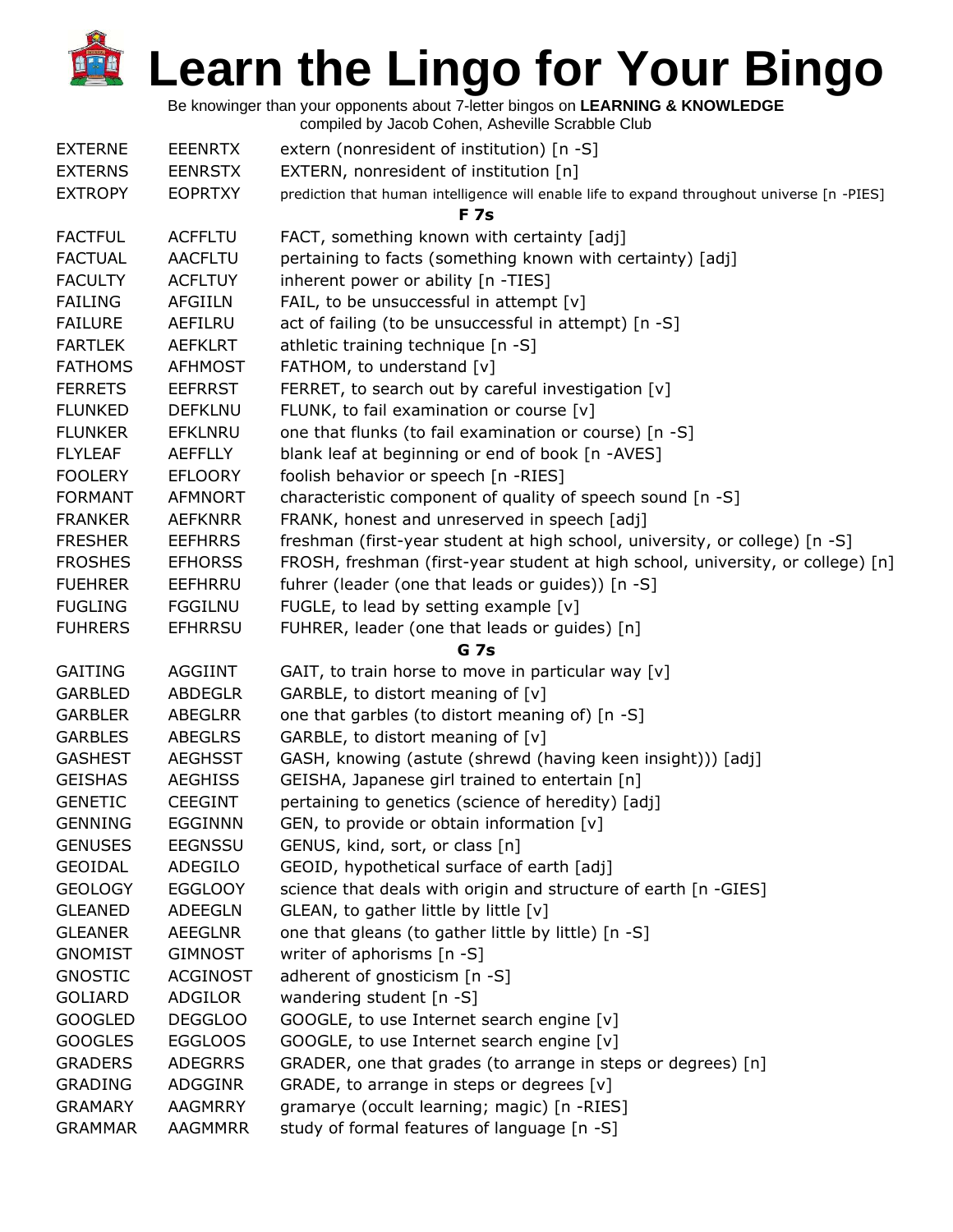Be knowinger than your opponents about 7-letter bingos on **LEARNING & KNOWLEDGE**

| <b>GROKKED</b> | <b>DEGKKOR</b> | GROK, to understand intuitively [v]                                          |
|----------------|----------------|------------------------------------------------------------------------------|
| <b>GUIDERS</b> | <b>DEGIRSU</b> | GUIDER, one that guides (to show way to) [n]                                 |
| <b>GUIDING</b> | DGGIINU        | GUIDE, to show way to $[v]$                                                  |
| <b>GYMSLIP</b> | <b>GILMPSY</b> | sleeveless tunic often worn by schoolgirls [n -S]                            |
| <b>GYRENES</b> | <b>EEGNRSY</b> | GYRENE, marine (soldier trained for service at sea and on land) [n]          |
|                |                | <b>H</b> 7s                                                                  |
| <b>HACKERY</b> | <b>ACEHKRY</b> | dull, unoriginal writing [n -RIES]                                           |
| <b>HADARIM</b> | AADHIMR        | HEDER, Jewish school [n]                                                     |
| <b>HAFIZES</b> | AEFHISZ        | HAFIZ, Muslim who knows Koran by heart [n]                                   |
| <b>HEADFUL</b> | ADEFHLU        | great amount of knowledge [n -S]                                             |
| <b>HEARING</b> | <b>AEGHINR</b> | preliminary examination [n -S]                                               |
| <b>HEDARIM</b> | <b>ADEHIMR</b> | HEDER, Jewish school [n]                                                     |
| <b>HERBALS</b> | <b>ABEHLRS</b> | HERBAL, book about herbs and plants [n]                                      |
| <b>HOGWASH</b> | <b>AGHHOSW</b> | meaningless talk [n -ES]                                                     |
| <b>HOOKEYS</b> | <b>EHKOOSY</b> | HOOKEY, hooky (truancy (act of truanting)) [n]                               |
| <b>HOOKIES</b> | <b>EHIKOOS</b> | HOOKY, truancy [n]                                                           |
| <b>HUMINTS</b> | <b>HIMNSTU</b> | HUMINT, secret intelligence-gathering by agents [n]                          |
| <b>HUSBAND</b> | <b>ABDHNSU</b> | to spend wisely [v -ED, -ING, -S]                                            |
| <b>HYGIENE</b> | EEGHINY        | science of health [n -S]                                                     |
| <b>HYMNALS</b> | <b>AHLMNSY</b> | HYMNAL, book of hymns [n]                                                    |
| <b>HYMNARY</b> | <b>AHMNRYY</b> | hymnal (book of hymns) [n -RIES]                                             |
|                |                | I <sub>7s</sub>                                                              |
| <b>IDYLIST</b> | <b>DIILSTY</b> | writer of idyls [n -S]                                                       |
| <b>IMPARTS</b> | <b>AIMPRST</b> | IMPART, to make known [v]                                                    |
| <b>INDEXED</b> | <b>DDEEINX</b> | INDEX, to provide with index [v]                                             |
| <b>INDEXER</b> | <b>DEEINRX</b> | one that indexes (to provide with index) [n -ES]                             |
| <b>INDICES</b> | <b>CDEIINS</b> | INDEX, type of reference guide at end of book [n]                            |
| <b>INDITED</b> | <b>DDEIINT</b> | INDITE, to write or compose [v]                                              |
| <b>INDITER</b> | DEIINRT        | one that indites (to write or compose) [n -S]                                |
| <b>INDITES</b> | <b>DEIINST</b> | INDITE, to write or compose [v]                                              |
| <b>INFORMS</b> | <b>FIMNORS</b> | INFORM, to supply with information [v]                                       |
| <b>INGRAIN</b> | <b>AGIINNR</b> | to impress firmly on mind [v -ED, -ING, -S]                                  |
| <b>INSULAE</b> | <b>AEILNSU</b> | INSULA, region of brain [n]                                                  |
| <b>INTERNE</b> | <b>EEINNRT</b> | recent medical school graduate on hospital staff [n -S]                      |
| <b>INTUITS</b> | <b>IINSTTU</b> | INTUIT, to know without conscious reasoning [v]                              |
| <b>IRENICS</b> | <b>CEIINRS</b> | branch of theology [n]                                                       |
| <b>ISAGOGE</b> | <b>AEGGIOS</b> | type of introduction to branch of study [n -S]                               |
|                |                | J 7s                                                                         |
| <b>JARGONS</b> | <b>AGJNORS</b> | JARGON, to speak or write obscure and often pretentious kind of language [v] |
| <b>JARGONY</b> | <b>AGJNORY</b> | characterized by use of obscure language [adj]                               |
| <b>JOBBIES</b> | <b>BBEIJOS</b> | JOBBIE, example of its type [n]                                              |
| <b>JOBNAME</b> | ABEJMNO        | computer code for job instruction [n -S]                                     |
| <b>JOTTERS</b> | <b>EJORSTT</b> | JOTTER, one that jots (to write down quickly) [n]                            |
| <b>JOTTING</b> | <b>GIJNOTT</b> | brief note [n -S] / JOT, to write down quickly [v]                           |
|                |                | <b>K7s</b>                                                                   |
| <b>KAMPONG</b> | <b>AGKMNOP</b> | small village (small community in rural area) [n -S]                         |
|                |                |                                                                              |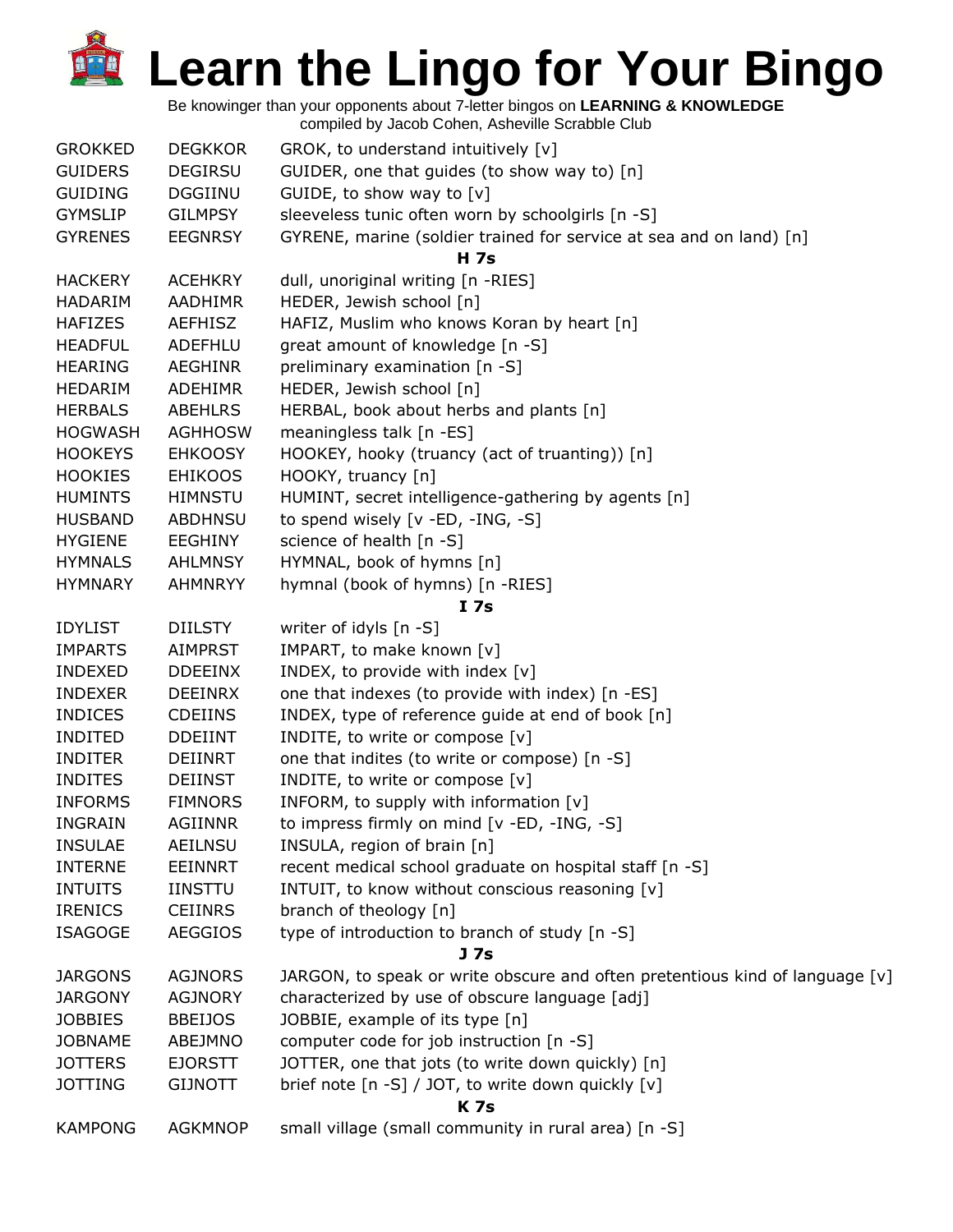| <b>KENNING</b> | <b>EGIKNNN</b>  | KEN, to know (to have true understanding of) $[v]$                                         |
|----------------|-----------------|--------------------------------------------------------------------------------------------|
| <b>KIDLITS</b> | <b>DIIKLST</b>  | KIDLIT, literature for children [n]                                                        |
| <b>KINESIC</b> | <b>CEIIKNS</b>  | pertaining to kinesics (study of body motion in relation to communication) [adj]           |
| <b>KITHING</b> | <b>GHIIKNT</b>  | KITHE, to make known [v]                                                                   |
| <b>KNOWERS</b> | <b>EKNORSW</b>  | KNOWER, one that knows (to have true understanding of) [n]                                 |
| <b>KNOWING</b> | <b>GIKNNOW</b>  | astute (shrewd (having keen insight)) [adj -ER, -EST] / knowledge [n -S]                   |
| <b>KYTHING</b> | <b>GHIKNTY</b>  | KYTHE, to kithe (to make known) [v]                                                        |
|                |                 | L <sub>7s</sub>                                                                            |
| LAMINAL        | AAILLMN         | speech sound articulated with blade of tongue [n -S]                                       |
| <b>LANGUES</b> | <b>AEGLNSU</b>  | LANGUE, type of language (body of words and systems serving as means of communication) [n] |
| LARNING        | <b>AGILNNR</b>  | LARN, to learn (to gain knowledge by experience, instruction, or study) [v]                |
| <b>LATENTS</b> | <b>AELNSTT</b>  | LATENT, barely visible fingerprint that can be developed for study [n]                     |
| <b>LAWBOOK</b> | <b>ABKLOOW</b>  | book containing or dealing with laws [n -S]                                                |
| <b>LEADERS</b> | <b>ADEELRS</b>  | LEADER, one that leads or guides [n]                                                       |
| LEARNED        | <b>ADEELNR</b>  | LEARN, to gain knowledge by experience, instruction, or study [v]                          |
| <b>LEARNER</b> | <b>AEELNRR</b>  | one that learns (to gain knowledge by experience, instruction, or study) [n -S]            |
| <b>LECTERN</b> | <b>CEELNRT</b>  | reading desk [n -S]                                                                        |
| <b>LECTION</b> | <b>CEILNOT</b>  | portion of sacred writing read in church service [n -S]                                    |
| <b>LECTORS</b> | <b>CELORST</b>  | LECTOR, reader of lessons in church service [n]                                            |
| <b>LECTURE</b> | <b>CEELRTU</b>  | to expound on specific subject [v -D, -RING, -S]                                           |
| <b>LEGISTS</b> | <b>EGILSST</b>  | LEGIST, one learned or skilled in law [n]                                                  |
| <b>LETTERS</b> | <b>EELRSTT</b>  | LETTER, to mark with letters (written symbols representing speech sounds) [v]              |
| LEXICAL        | <b>ACEILLX</b>  | pertaining to words of language [adj]                                                      |
| <b>LEXICON</b> | <b>CEILNOX</b>  | dictionary [n -CA, -S]                                                                     |
| <b>LEXISES</b> | <b>EEILSSX</b>  | LEXIS, vocabulary of language, group, or subject field [n]                                 |
| LIBRARY        | ABILRRY         | place where literary materials are kept for reading and reference [n -RIES]                |
| <b>LINGOES</b> | <b>EGILNOS</b>  | LINGO, strange or incomprehensible language [n]                                            |
| <b>LIPREAD</b> | <b>ADEILPR</b>  | to understand spoken words by interpreting lip movements of speaker [n -READ, -ING, -S]    |
| <b>LITOTES</b> | <b>EIILOSTT</b> | figure of speech in which assertion is made by negation of its opposite [n LITOTES]        |
| <b>LITOTIC</b> | <b>CIILOTT</b>  | LITOTES, figure of speech in which assertion is made by negation of its opposite [adj]     |
| <b>LOGBOOK</b> | <b>BGKLOOO</b>  | record book of ship or aircraft [n -S]                                                     |
| LOGICAL        | <b>ACGILLO</b>  | pertaining to logic (science of reasoning) [adj]                                           |
| <b>LOOKUPS</b> | <b>KLOOPSU</b>  | LOOKUP, process of looking something up [n]                                                |
| <b>LUCIDER</b> | <b>CDEILRU</b>  | LUCID, easily understood [adj]                                                             |
| <b>LUCIDLY</b> | <b>CDILLUY</b>  | LUCID, easily understood [adv]                                                             |
| <b>LYCEUMS</b> | <b>CELMSUY</b>  | LYCEUM, hall for public lectures or discussions [n]                                        |
|                |                 | <b>M</b> 7s                                                                                |
| <b>MACHZOR</b> | <b>ACHMORZ</b>  | mahzor (Jewish prayer book) [n -S or -IM]                                                  |
| <b>MADRASA</b> | <b>AAADMRS</b>  | madrassa (Muslim school) [n -S]                                                            |
| <b>MAESTRO</b> | <b>AEMORST</b>  | master of art [n -S or -RI]                                                                |
| MAHATMA        | AAAHMMT         | Hindu sage $[n -S]$                                                                        |
| <b>MAHZORS</b> | <b>AHMORSZ</b>  | MAHZOR, Jewish prayer book [n]                                                             |
| <b>MAJORED</b> | <b>ADEJMOR</b>  | MAJOR, to pursue specific principal course of study [v]                                    |
| <b>MALARKY</b> | <b>AAKLMRY</b>  | malarkey (nonsense (behavior or language that is meaningless or absurd)) [n -KIES]         |
| <b>MANEGES</b> | <b>AEEGMNS</b>  | MANEGE, art of training and riding horses [n]                                              |
| <b>MANUALS</b> | AALMNSU         | MANUAL, small reference book [n]                                                           |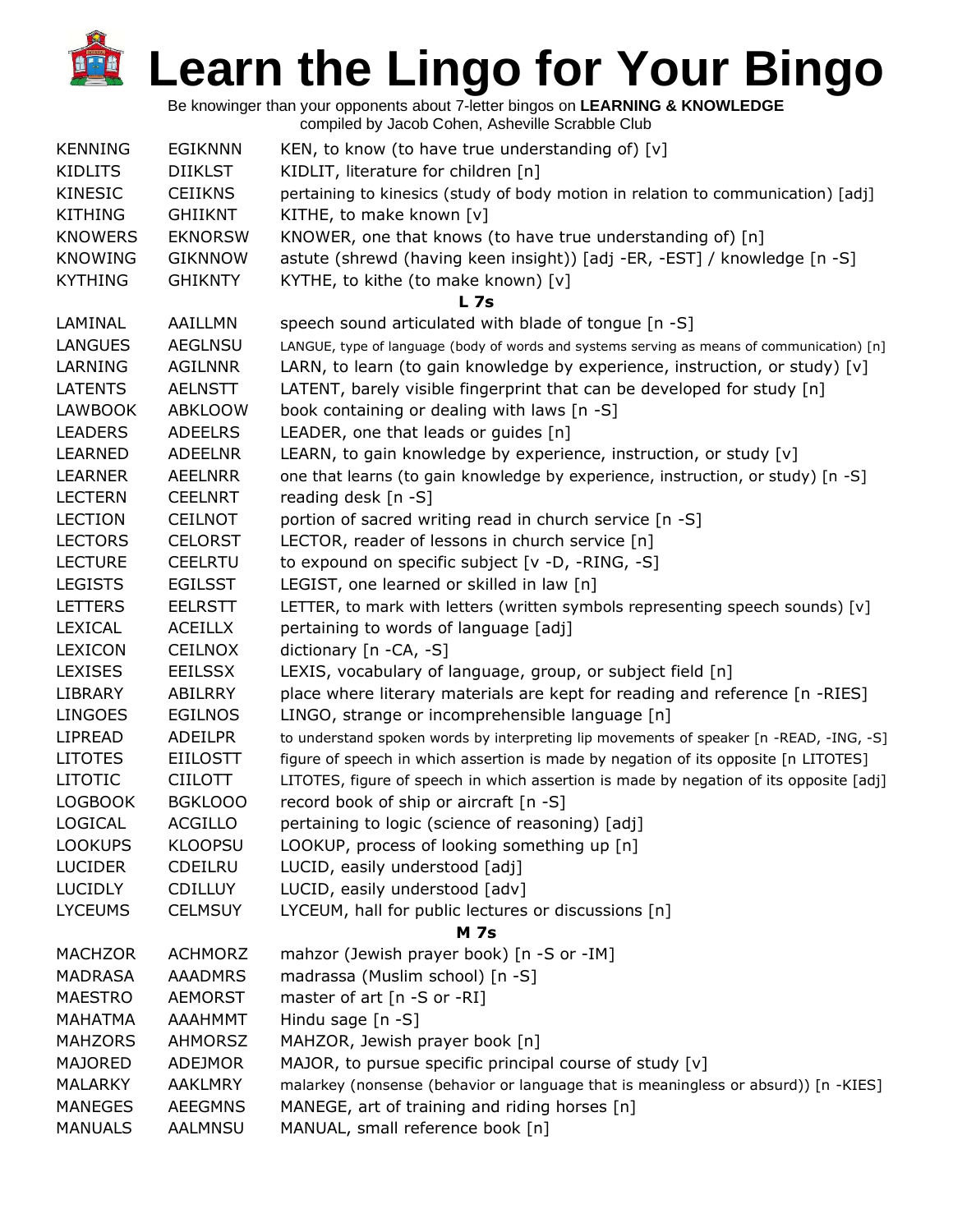Be knowinger than your opponents about 7-letter bingos on **LEARNING & KNOWLEDGE**

| <b>MAPPING</b> | <b>AGIMNPP</b> | mathematical correspondence [n -S]                                              |
|----------------|----------------|---------------------------------------------------------------------------------|
| <b>MARINES</b> | <b>AEIMNRS</b> | MARINE, soldier trained for service at sea and on land [n]                      |
| <b>MASTERS</b> | <b>AEMRSST</b> | MASTER, to become skilled in [v]                                                |
| <b>MASTERY</b> | <b>AEMRSTY</b> | superior knowledge or skill [n -RIES]                                           |
| <b>MATRICS</b> | <b>ACIMRST</b> | MATRIC, matriculation (admission into university) [n]                           |
| MAXIMAL        | <b>AAILMMX</b> | element of mathematical set that is followed by no other [n -S]                 |
| <b>MAYVINS</b> | <b>AIMNSVY</b> | MAYVIN, mavin (expert) [n]                                                      |
| <b>MEANERS</b> | <b>AEEMNRS</b> | MEANER, one that means (to intend (to have as specific aim or purpose)) [n]     |
| <b>MEANING</b> | AEGIMNN        | something that one intends to convey by language [n -S]                         |
| MEDICAL        | ACDEILM        | physical examination [n -S]                                                     |
| <b>MEDICOS</b> | <b>CDEIMOS</b> | MEDICO, doctor or medical student [n]                                           |
| <b>MEDRESE</b> | <b>DEEEMRS</b> | madrassa (Muslim school) [n -S]                                                 |
| <b>MEISTER</b> | <b>EEIMRST</b> | one who is knowledgeable about something specified [n -S]                       |
| MELAMED        | ADEELMM        | teacher in Jewish school [n -MDIM]                                              |
| <b>MENTEES</b> | <b>EEEMNST</b> | MENTEE, one who is being mentored [n]                                           |
| <b>MENTORS</b> | <b>EMNORST</b> | MENTOR, to serve as friend and teacher to [v]                                   |
| <b>MIDDLER</b> | <b>DDEILMR</b> | student in intermediate grade [n -S]                                            |
| <b>MIDTERM</b> | <b>DEIMMRT</b> | examination given in middle of academic semester [n -S]                         |
| MINIMAL        | AIILMMN        | element of mathematical set that precedes all others [n -S]                     |
| MINORED        | <b>DEIMNOR</b> | MINOR, to pursue specific subordinate course of study [v]                       |
| <b>MISKNOW</b> | <b>IKMNOSW</b> | to fail to understand or recognize [v -NEW, -N, -ING, -S]                       |
| <b>MISPENS</b> | <b>EIMNPSS</b> | MISPEN, to write incorrectly [v]                                                |
| MISREAD        | <b>ADEIMRS</b> | to read incorrectly [v MISREAD, -ING, -S]                                       |
| <b>MISRULE</b> | <b>EILMRSU</b> | to rule unwisely or unjustly [v -D, -LING, -S]                                  |
| <b>MISSALS</b> | <b>AILMSSS</b> | MISSAL, prayer book [n]                                                         |
| <b>MOLLAHS</b> | <b>AHLLMOS</b> | MOLLAH, mullah (Muslim religious leader or teacher) [n]                         |
| <b>MULLAHS</b> | AHLLMSU        | MULLAH, Muslim religious leader or teacher [n]                                  |
| <b>MUTISMS</b> | <b>IMMSSTU</b> | MUTISM, muteness (state of being mute (characterized by absence of speech)) [n] |
| <b>MYOLOGY</b> | <b>GLMOOYY</b> | study of muscles [n -GIES]                                                      |
| <b>MYSTERY</b> | <b>EMRSTYY</b> | something that is not or cannot be known, understood, or explained [n -RIES]    |
|                |                | <b>N</b> 7s                                                                     |
| <b>NEOLOGY</b> | <b>EGLNOOY</b> | new word or phrase [n -GIES]                                                    |
| <b>NESTORS</b> | <b>ENORSST</b> | NESTOR, wise old man [n]                                                        |
| <b>NETBOOK</b> | <b>BEKNOOT</b> | small portable computer [n -S]                                                  |
| <b>NONBOOK</b> | <b>BKNNOOO</b> | book of little literary merit [n -S]                                            |
| <b>NONFACT</b> | <b>ACFNNOT</b> | statement not based on fact [n -S]                                              |
| <b>NONWORD</b> | <b>DNNOORW</b> | word that has no meaning [n -S]                                                 |
| <b>NUANCED</b> | <b>ACDENNU</b> | NUANCE, to give subtle shade of meaning to [v]                                  |
| <b>NUANCES</b> | <b>ACENNSU</b> | NUANCE, to give subtle shade of meaning to [v]                                  |
|                |                | 0 7s                                                                            |
| <b>OBSERVE</b> | <b>BEEORSV</b> | to look attentively [v -D, -VING, -S]                                           |
| <b>OBVIOUS</b> | <b>BIOOSUV</b> | easily perceived or understood [adj]                                            |
| <b>OLOGIES</b> | <b>EGILOOS</b> | OLOGY, branch of knowledge [n]                                                  |
| <b>OLOGIST</b> | <b>GILOOST</b> | expert in particular ology [n -S]                                               |
| ONBOARD        | <b>ABDNOOR</b> | to train new worker [v -ED, -ING, -S]                                           |
| <b>OOLOGIC</b> | CGILOOO        | OOLOGY, study of birds' eggs [adj]                                              |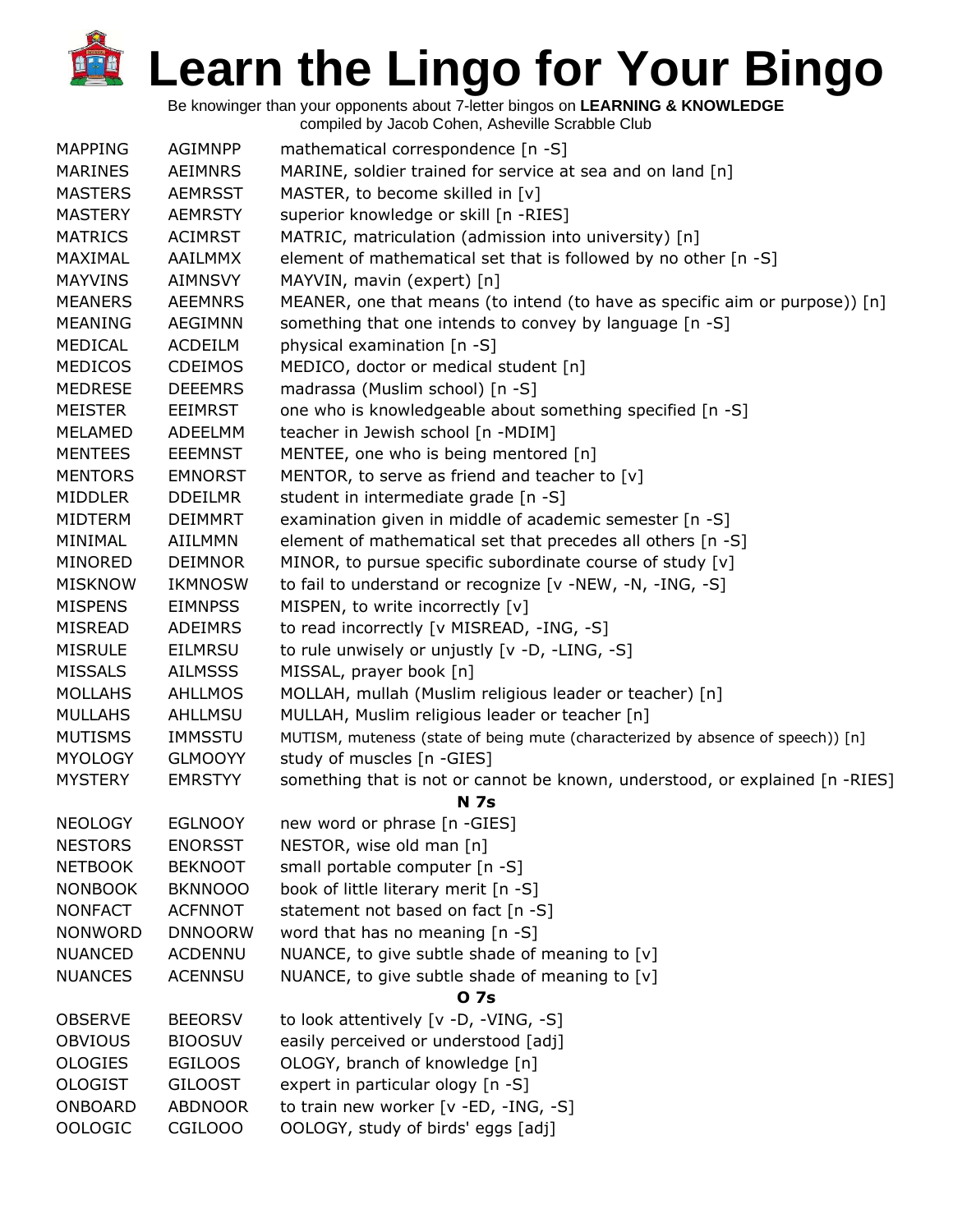| <b>OPERAND</b> | <b>ADENOPR</b> | quantity on which mathematical operation is performed [n -S]                                                |
|----------------|----------------|-------------------------------------------------------------------------------------------------------------|
| <b>OPTIMES</b> | <b>EIMOPST</b> | OPTIME, honor student in mathematics at Cambridge University [n]                                            |
| <b>ORACLES</b> | <b>ACELORS</b> | ORACLE, person through whom deity is believed to speak [n]                                                  |
| ORALISM        | <b>AILMORS</b> | use of oral methods of teaching deaf [n -S]                                                                 |
| ORALIST        | AILORST        | advocate of oralism (oral methods of teaching deaf) [n -S]                                                  |
| <b>ORATION</b> | <b>AINOORT</b> | formal speech [n -S]                                                                                        |
| <b>ORATURE</b> | <b>AEORRTU</b> | oral forms of literature, such as folklore [n -S]                                                           |
| ORDERED        | <b>DDEEORR</b> | ORDER, to give command or instruction to [v]                                                                |
| <b>ORDERER</b> | <b>DEEORRR</b> | one that orders (to give command or instruction to) [n -S]                                                  |
| <b>OROLOGY</b> | <b>GLOOORY</b> | study of mountains [n -GIES]                                                                                |
| <b>OTOLOGY</b> | <b>GLOOOTY</b> | science of ear [n -GIES]                                                                                    |
| <b>OUTPLAN</b> | ALNOPTU        | to surpass in planning [v -NNED, -NNING, -S]                                                                |
| <b>OUTRATE</b> | AEORTTU        | to surpass in rating [v -D, -TING, -S]                                                                      |
| <b>OUTREAD</b> | ADEORTU        | to surpass in reading [v OUTREAD, -ING, -S]                                                                 |
| <b>OUTWILE</b> | EILOTUW        | to surpass in wiling [v -D, -LING, -S]                                                                      |
| <b>OUTWITS</b> | <b>IOSTTUW</b> | OUTWIT, to get better of by superior cleverness [v]                                                         |
|                |                | <b>P</b> 7s                                                                                                 |
| <b>PABLUMS</b> | <b>ABLMPSU</b> | PABLUM, insipid writing or speech [n]                                                                       |
| PAGINAL        | AAGILNP        | pertaining to pages of book [adj]                                                                           |
| PALLIAL        | AAILLLP        | pertaining to part of brain [adj]                                                                           |
| <b>PALPATE</b> | <b>AAELPPT</b> | to examine by touch $[v -D, -TING, -S]$                                                                     |
| <b>PANDITS</b> | <b>ADINPST</b> | PANDIT, wise or learned man in India [n]                                                                    |
| <b>PANGENE</b> | <b>AEEGNNP</b> | pangen (hypothetical heredity-controlling particle of protoplasm) [n -S]                                    |
| <b>PANGENS</b> | <b>AEGNNPS</b> | PANGEN, hypothetical heredity-controlling particle of protoplasm [n]                                        |
| PARABLE        | AABELPR        | simple story conveying moral or religious lesson [n -S]                                                     |
| <b>PARENTS</b> | <b>AENPRST</b> | PARENT, to exercise functions of parent (father or mother) [v]                                              |
| <b>PARROTS</b> | <b>AOPRRST</b> | PARROT, to repeat or imitate without thought or understanding [v]                                           |
| <b>PARTONS</b> | <b>ANOPRST</b> | PARTON, hypothetical atomic particle [n]                                                                    |
| <b>PATENCY</b> | <b>ACENPTY</b> | state of being obvious (easily perceived or understood) [n -CIES]                                           |
| <b>PATTEST</b> | <b>AEPSTTT</b> | PAT, known thoroughly [adj]                                                                                 |
| <b>PEDAGOG</b> | <b>ADEGGOP</b> | teacher (one that teaches (to impart knowledge or skill to)) [n -S]                                         |
| <b>PEDANTS</b> | <b>ADENPST</b> | PEDANT, one who flaunts his knowledge [n]                                                                   |
| <b>PENCILS</b> | <b>CEILNPS</b> | PENCIL, to produce by using pencil (writing and drawing implement) $[v]$                                    |
| <b>PENNERS</b> | <b>EENNPRS</b> | PENNER, one that pens (to write with pen (instrument for writing with fluid ink)) [n]                       |
| <b>PENNING</b> | <b>EGINNNP</b> | PEN, to write with pen (instrument for writing with fluid ink) $[v]$                                        |
| <b>PENSTER</b> | <b>EENPRST</b> | writer (one that writes (to form characters or symbols on surface with instrument)) [n -S]                  |
| <b>PERTAIN</b> | <b>AEINPRT</b> | to have reference or relation [v -ED, -ING, -S]                                                             |
| <b>PERUSAL</b> | <b>AELPRSU</b> | act of perusing (to read (to look at so as to take in meaning of, as something written or printed)) [n -S]  |
| <b>PERUSED</b> | <b>DEEPRSU</b> | PERUSE, to read (to look at so as to take in meaning of, as something written or printed) [v]               |
| <b>PERUSER</b> | <b>EEPRRSU</b> | one that peruses (to read (to look at so as to take in meaning of, as something written or printed)) [n -S] |
| <b>PERUSES</b> | <b>EEPRSSU</b> | PERUSE, to read (to look at so as to take in meaning of, as something written or printed) [v]               |
| <b>PHONATE</b> | <b>AEHNOPT</b> | to produce speech sounds [v -D, -TING, -S]                                                                  |
| <b>PHONEME</b> | <b>EEHMNOP</b> | unit of speech $[n - S]$                                                                                    |
| <b>PHONICS</b> | <b>CHINOPS</b> | science of sound [n]                                                                                        |
| <b>PHOTICS</b> | <b>CHIOPST</b> | science of light [n]                                                                                        |
| PHOTINO        | <b>HINOOPT</b> | hypothetical elementary particle [n -S]                                                                     |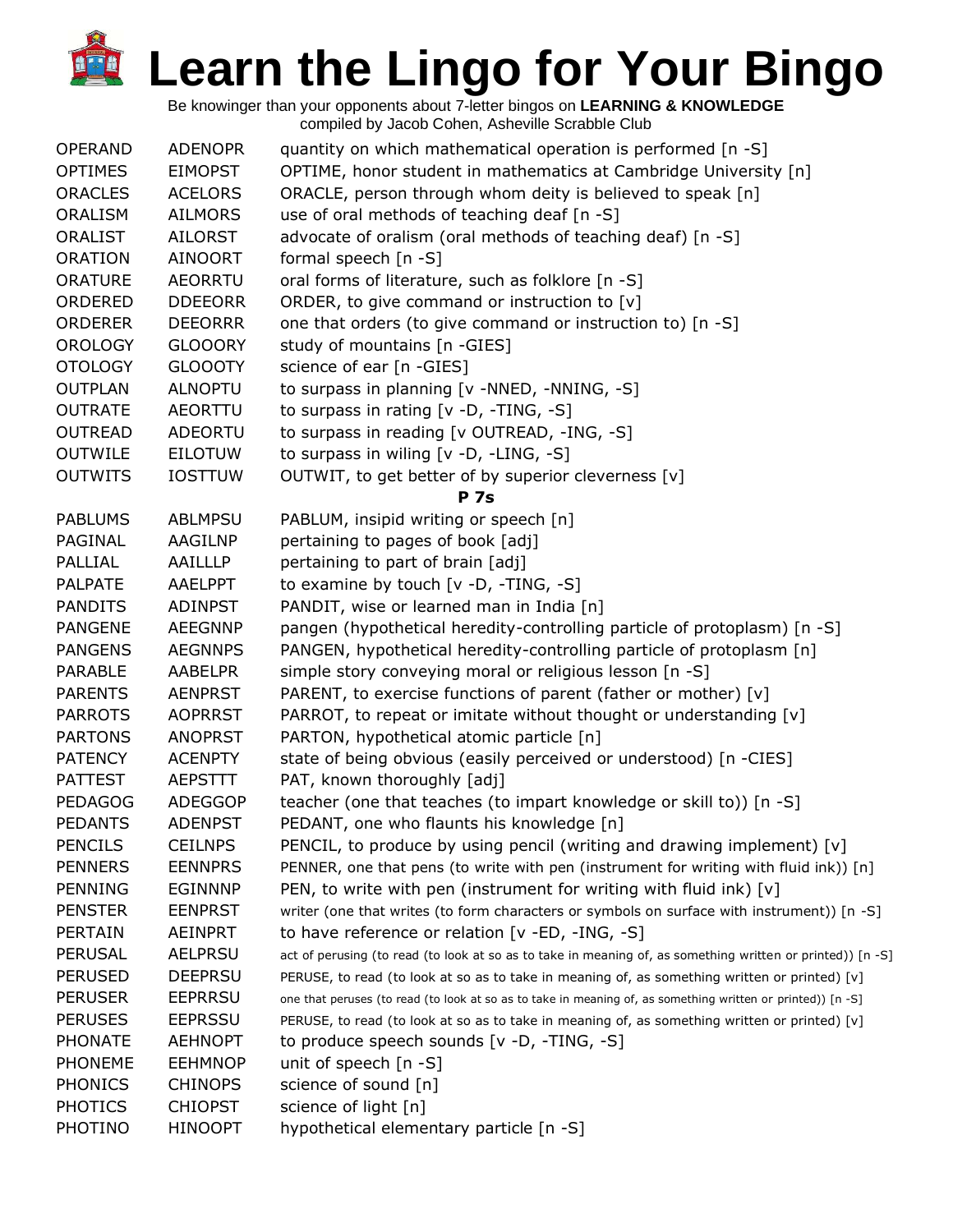| <b>PHYSEDS</b> | <b>DEHPSSY</b> | PHYSED, physical education [n]                                                              |
|----------------|----------------|---------------------------------------------------------------------------------------------|
| PINEALS        | <b>AEILNPS</b> | PINEAL, gland in brain [n]                                                                  |
| <b>PLAINER</b> | AEILNPR        | PLAIN, evident (clear to vision or understanding) [adj]                                     |
| PLAINLY        | AILLNPY        | PLAIN, evident (clear to vision or understanding) [adv]                                     |
| <b>POETESS</b> | <b>EEOPSST</b> | female poet (one who writes poems) [n -ES]                                                  |
| <b>POETISE</b> | <b>EEIOPST</b> | to poetize (to write poetry) [v -D, -SING, -S]                                              |
| POETIZE        | <b>EEIOPTZ</b> | to write poetry [v -D, -ZING, -S]                                                           |
| <b>PONYING</b> | <b>GINNOPY</b> | PONY, to prepare lessons with aid of literal translation [v]                                |
| <b>PORISMS</b> | <b>IMOPRSS</b> | PORISM, type of mathematical proposition [n]                                                |
| <b>POSTDOC</b> | <b>CDOOPST</b> | one engaged in postdoctoral study [n -S]                                                    |
| <b>PRAJNAS</b> | <b>AAJNPRS</b> | PRAJNA, ultimate knowledge in Buddhism and Hinduism [n]                                     |
| <b>PRELECT</b> | <b>CEELPRT</b> | to lecture (to expound on specific subject) [v -ED, -ING, -S]                               |
|                |                |                                                                                             |
| <b>PREMEDS</b> | <b>DEEMPRS</b> | PREMED, student preparing for study of medicine [n]                                         |
| <b>PREPPED</b> | <b>DEEPPPR</b> | PREP, to attend preparatory school [v]                                                      |
| PREQUEL        | EELPQRU        | book whose story precedes that of earlier work [n -S]                                       |
| <b>PRETEST</b> | <b>EEPRSTT</b> | to give preliminary test to [v -ED, -ING, -S]                                               |
| <b>PRIMERS</b> | <b>EIMPRRS</b> | PRIMER, book that covers basics of subject [n]                                              |
| <b>PRIVACY</b> | <b>ACIPRVY</b> | state of being private (not for public use or knowledge) [n -CIES]                          |
| <b>PRIVATE</b> | AEIPRTV        | not for public use or knowledge [adj -R, -ST]                                               |
| <b>PRIVIER</b> | EIIPRRV        | PRIVY, private (not for public use or knowledge) [adj]                                      |
| <b>PRIVILY</b> | <b>IILPRVY</b> | PRIVY, private (not for public use or knowledge) [adv]                                      |
| <b>PRIVITY</b> | <b>IIPRTVY</b> | private knowledge [n -TIES]                                                                 |
| <b>PROBAND</b> | <b>ABDNOPR</b> | one whose reactions or responses are studied [n -S]                                         |
| <b>PROBERS</b> | <b>BEOPRRS</b> | PROBER, one that probes (to investigate or examine thoroughly) [n]                          |
| <b>PROBING</b> | <b>BGINOPR</b> | PROBE, to investigate or examine thoroughly [v]                                             |
| <b>PROBITS</b> | <b>BIOPRST</b> | PROBIT, unit of statistical probability [n]                                                 |
| <b>PROBITY</b> | <b>BIOPRTY</b> | complete and confirmed integrity [n -TIES]                                                  |
| <b>PROBLEM</b> | <b>BELMOPR</b> | perplexing question or situation [n -S]                                                     |
| <b>PRODIGY</b> | <b>DGIOPRY</b> | child having exceptional talent or ability [n -GIES]                                        |
| <b>PROOFED</b> | <b>DEFOOPR</b> | PROOF, to examine for errors [v]                                                            |
| <b>PROOFER</b> | <b>EFOOPRR</b> | one that proofs (to examine for errors) [n -S]                                              |
| <b>PROSECT</b> | <b>CEOPRST</b> | to dissect (to cut apart for scientific examination) [v -ED, -ING, -S]                      |
| <b>PROSERS</b> | <b>EOPRRSS</b> | PROSER, prosaist (writer of prose) [n]                                                      |
| <b>PROSING</b> | <b>GINOPRS</b> | PROSE, to write prose (writing without metrical structure) [v]                              |
| <b>PROSODY</b> | <b>DOOPRSY</b> | study of poetical forms [n -DIES]                                                           |
| <b>PROTYLE</b> | <b>ELOPRTY</b> | hypothetical substance from which all elements are supposedly derived [n -S]                |
| <b>PROTYLS</b> | <b>LOPRSTY</b> | PROTYL, protyle (hypothetical substance from which all elements are supposedly derived) [n] |
| <b>PROVERS</b> | <b>EOPRRSV</b> | PROVER, one that proves (to establish truth or validity of) [n]                             |
| <b>PROVING</b> | <b>GINOPRV</b> | PROVE, to establish truth or validity of [v]                                                |
| <b>PROVOST</b> | <b>OOPRSTV</b> | high-ranking university official [n -S]                                                     |
| <b>PSALTER</b> | <b>AELPRST</b> | book of psalms [n -S]                                                                       |
| <b>PUNDITS</b> | <b>DINPSTU</b> | PUNDIT, Hindu scholar [n]                                                                   |
|                |                | Q <sub>7s</sub>                                                                             |
|                |                | type of mathematical function [n -S]                                                        |
| QUANTIC        | ACINQTU        |                                                                                             |
| QUARTIC        | ACIQRTU        | type of mathematical function [n -S]                                                        |
| QUERIED        | DEEIQRU        | QUERY, to question (to put question (inquiry) to) [v]                                       |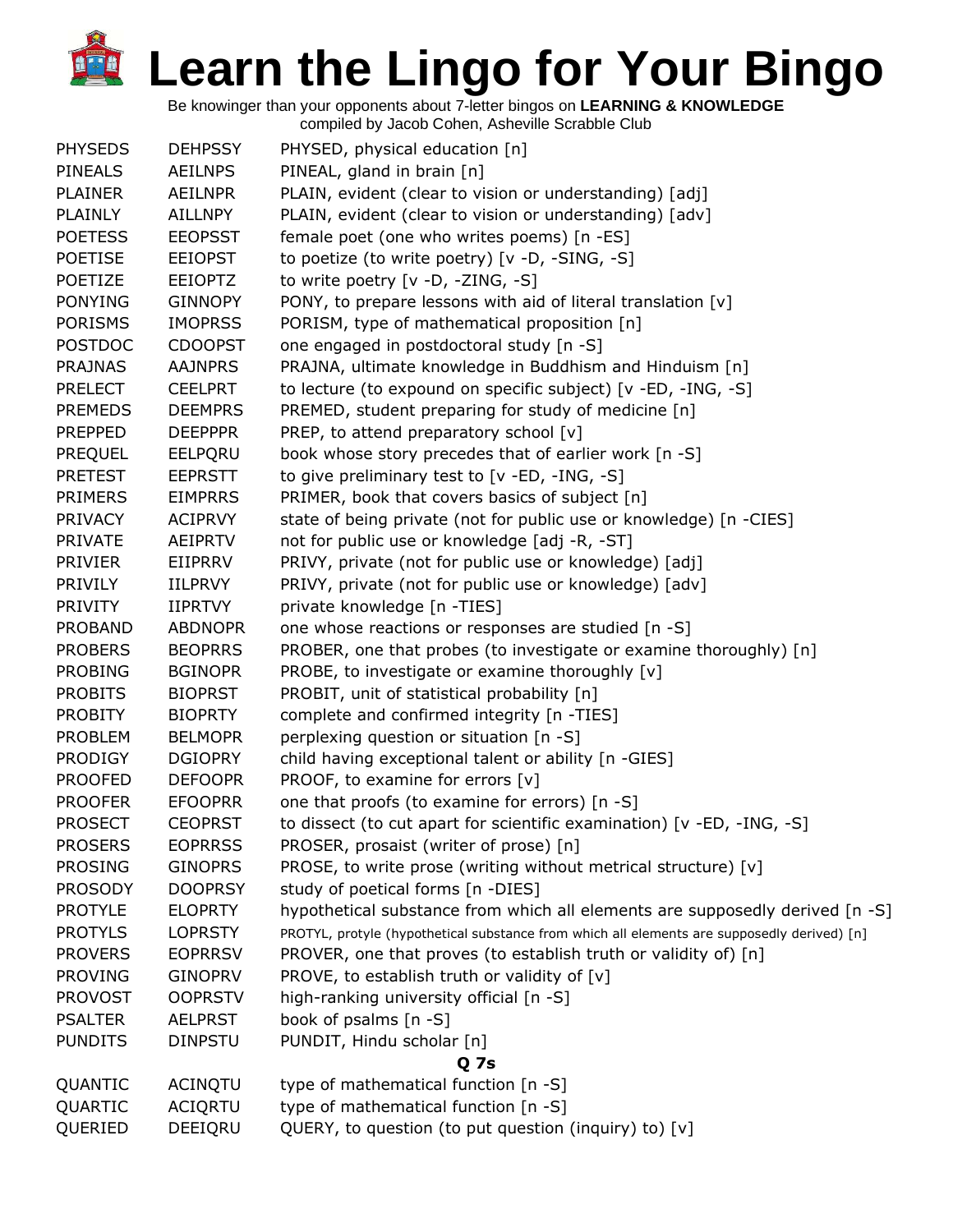Be knowinger than your opponents about 7-letter bingos on **LEARNING & KNOWLEDGE**

| QUERIER        | EEIQRRU        | querist (one who queries) [n -S]                                                                     |
|----------------|----------------|------------------------------------------------------------------------------------------------------|
| QUERIES        | EEIQRSU        | QUERY, to question (to put question (inquiry) to) [v]                                                |
| QUERIST        | <b>EIQRSTU</b> | one who queries [n -S]                                                                               |
| QUESTED        | <b>DEEQSTU</b> | QUEST, to make search [v]                                                                            |
| <b>QUESTER</b> | <b>EEQRSTU</b> | one that quests (to make search) [n -S]                                                              |
| QUINTIC        | <b>CIINQTU</b> | type of mathematical function [n -S]                                                                 |
| QUIZZED        | DEIQUZZ        | QUIZ, to test knowledge of by asking questions [v]                                                   |
| QUIZZER        | EIQRUZZ        | one that quizzes (to test knowledge of by asking questions) [n -S]                                   |
| QUIZZES        | EIQSUZZ        | QUIZ, to test knowledge of by asking questions [v]                                                   |
|                |                | <b>R</b> 7s                                                                                          |
| <b>RABBONI</b> | <b>ABBINOR</b> | master; teacher -- used as Jewish title of respect [n -S]                                            |
| <b>READERS</b> | <b>ADEERRS</b> | READER, one that reads (to look at so as to take in meaning of, as something written or printed) [n] |
| <b>READING</b> | <b>ADEGINR</b> | material that is read $[n -S]$                                                                       |
| <b>READMIT</b> | ADEIMRT        | to admit again [v - TTED, - TTING, -S]                                                               |
| <b>REALISE</b> | <b>AEEILRS</b> | to realize (to understand completely) [v -D, -SING, -S]                                              |
| <b>REALIZE</b> | AEEILRZ        | to understand completely [v -D, -ZING, -S]                                                           |
| <b>REAPPLY</b> | <b>AELPPRY</b> | to apply again [v -LIED, -ING, -LIES]                                                                |
| <b>REASONS</b> | <b>AENORSS</b> | REASON, to derive inferences or conclusions from known or presumed facts [v]                         |
| <b>RECIPES</b> | <b>CEEIPRS</b> | RECIPE, set of instructions for making something [n]                                                 |
| REDRILL        | <b>DEILLRR</b> | to drill again [v -ED, -ING, -S]                                                                     |
| <b>REEDIFY</b> | <b>DEEFIRY</b> | to rebuild (to build again) [v -FIED, -ING, -FIES]                                                   |
| <b>REEXPEL</b> | <b>EEELPRX</b> | to expel again [v -ED, -ING, -S]                                                                     |
| <b>REGRADE</b> | <b>ADEEGRR</b> | GRADE, to arrange in steps or degrees [v -D, -DING, -S]                                              |
| <b>REINDEX</b> | <b>DEEINRX</b> | INDEX, type of reference guide at end of book [v -ED, -ING, -ES]                                     |
| <b>RELEARN</b> | <b>AEELNRR</b> | LEARN, to gain knowledge by experience, instruction, or study [v -ED or -LT, -ING, -S]               |
| <b>RELISTS</b> | <b>EILRSST</b> | RELIST, LIST, to write down in particular order [v]                                                  |
| <b>REMARKS</b> | <b>AEKMRRS</b> | REMARK, to say or write briefly or casually [v]                                                      |
| <b>RENOWNS</b> | <b>ENNORSW</b> | RENOWN, to make famous (well-known) [v]                                                              |
| <b>REORDER</b> | <b>DEEORRR</b> | ORDER, to give command or instruction to [v -ED, -ING, -S]                                           |
| <b>REPEALS</b> | <b>AEELPRS</b> | REPEAL, to revoke (to annul by taking back) [v]                                                      |
| <b>REPROBE</b> | <b>BEEOPRR</b> | PROBE, to investigate or examine thoroughly [v -D, -BING, -S]                                        |
| <b>REREADS</b> | <b>ADEERRS</b> | REREAD, READ, to look at so as to take in meaning of, as something written or printed [v]            |
| <b>RESPELL</b> | <b>EELLPRS</b> | SPELL, to name or write letters of in order [v -ED or -ELT, -ING, -S]                                |
| <b>RESTUDY</b> | <b>DERSTUY</b> | STUDY, to apply mind to acquisition of knowledge [v -DIED, -ING, -DIES]                              |
| <b>RETEACH</b> | <b>ACEEHRT</b> | TEACH, to impart knowledge or skill to [v -TAUGHT, -ING, -ES]                                        |
| <b>RETESTS</b> | <b>EERSSTT</b> | RETEST, TEST, to evaluate by examination [v]                                                         |
| <b>RETRAIN</b> | <b>AEINRST</b> | TRAIN, to instruct systematically [v -ED, -ING, -S]                                                  |
| <b>RETWEET</b> | <b>EEERTTW</b> | to tweet message again [v -ED, -ING, -S]                                                             |
| <b>REVEALS</b> | <b>AEELRSV</b> | REVEAL, to make known [v]                                                                            |
| <b>REVERSO</b> | <b>EEORRSV</b> | verso (left-hand page of book) [n -S]                                                                |
| <b>REVUIST</b> | <b>EIRSTUV</b> | writer of revues [n -S]                                                                              |
| <b>REWRITE</b> | <b>EEIRRTW</b> | WRITE, to form characters or symbols on surface with instrument [v -ROTE, -TTEN, -TING, -S]          |
| <b>RHETORS</b> | <b>EHORRST</b> | RHETOR, teacher of rhetoric [n]                                                                      |
| <b>ROBOTRY</b> | <b>BOORRTY</b> | science of robots [n -RIES]                                                                          |
| <b>ROOTKIT</b> | <b>IKOORTT</b> | software that enables unauthorized access to computer [n -S]                                         |
| <b>RUBRICS</b> | <b>BCIRRSU</b> | RUBRIC, part of manuscript or book that appears in red [n]                                           |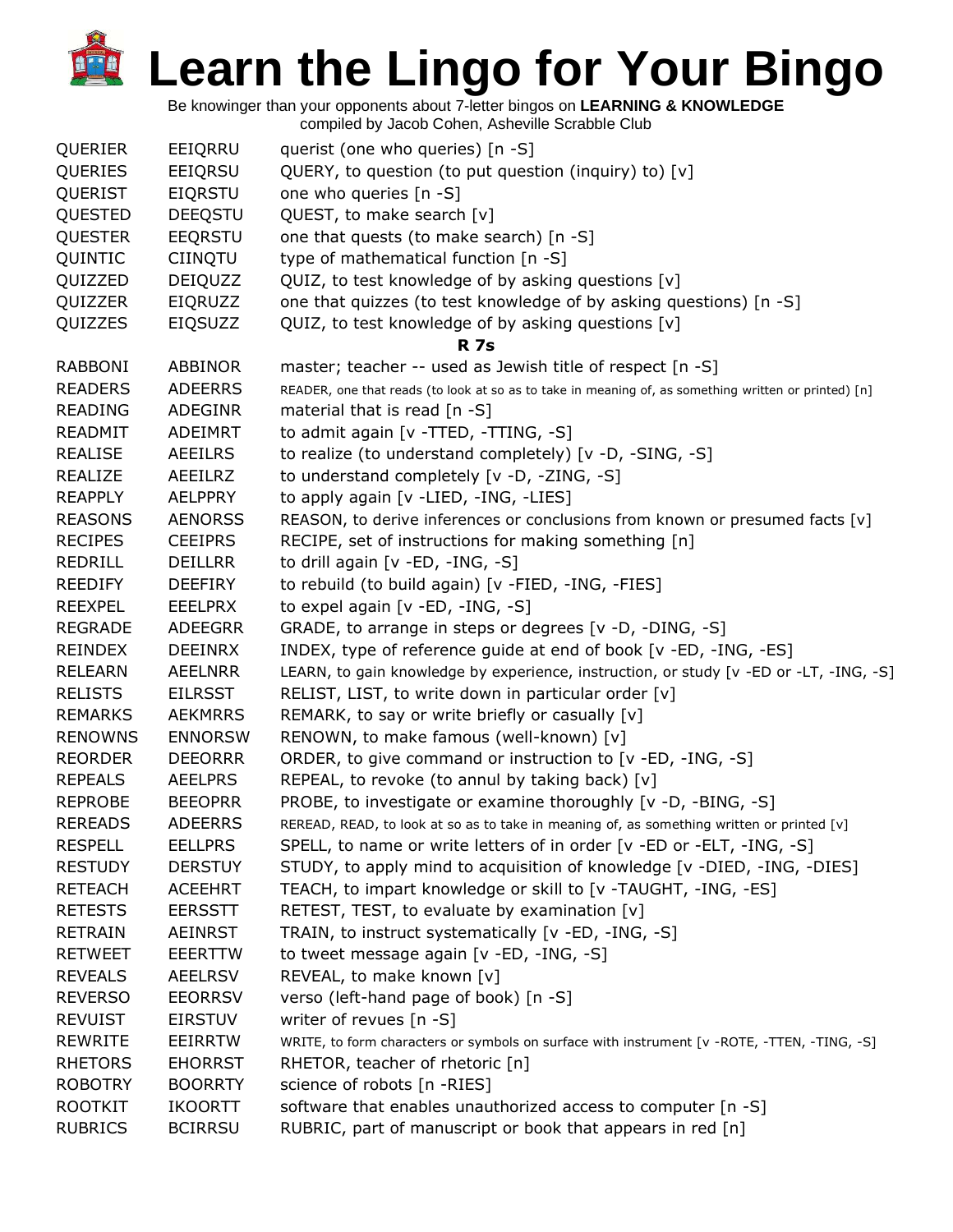| <b>RUSHEES</b> | <b>EEHRSSU</b> | RUSHEE, college student seeking admission to fraternity or sorority [n]<br>S <sub>7s</sub> |
|----------------|----------------|--------------------------------------------------------------------------------------------|
| SABEING        | <b>ABEGINS</b> | SABE, to savvy (to understand) [v]                                                         |
| SAGAMAN        | <b>AAAGMNS</b> | writer of sagas [n -MEN]                                                                   |
| <b>SAPIENT</b> | <b>AEINPST</b> | wise person [n -S]                                                                         |
| <b>SATYRIC</b> | <b>ACIRSTY</b> | SATYR, woodland deity of Greek mythology [adj]                                             |
| <b>SAVANTS</b> | <b>AANSSTV</b> | SAVANT, man of profound learning [n]                                                       |
| <b>SAVVIER</b> | <b>AEIRSVV</b> | SAVVY, shrewd (having keen insight) [adj]                                                  |
| <b>SAVVIES</b> | AEISSVV        | SAVVY, to understand (to grasp mentally) [v]                                               |
| SAVVILY        | <b>AILSVVY</b> | SAVVY, to understand (to grasp mentally) [adv]                                             |
| <b>SCALARS</b> | <b>AACLRSS</b> | SCALAR, mathematical quantity possessing only magnitude [n]                                |
| <b>SCANNED</b> | <b>ACDENNS</b> | SCAN, to examine closely [v]                                                               |
| <b>SCANNER</b> | <b>ACENNRS</b> | one that scans (to examine closely) [n -S]                                                 |
| <b>SCHOLAR</b> | <b>ACHLORS</b> | learned person $[n - S]$                                                                   |
| <b>SCHOLIA</b> | <b>ACHILOS</b> | SCHOLIUM, explanatory marginal note [n]                                                    |
| <b>SCHOOLS</b> | <b>CHLOOSS</b> | SCHOOL, to educate in institution of learning [v]                                          |
| <b>SCIENCE</b> | <b>CCEEINS</b> | department of systematized knowledge [n -S]                                                |
| <b>SCRAWLS</b> | <b>ACLRSSW</b> | SCRAWL, to write hastily or illegibly [v]                                                  |
| <b>SEAMARK</b> | <b>AAEKMRS</b> | landmark serving as navigational guide to mariners [n -S]                                  |
| <b>SECERNS</b> | <b>CEENRSS</b> | SECERN, to discern as separate [v]                                                         |
| <b>SECRECY</b> | <b>CCEERSY</b> | condition of being secret [n -CIES]                                                        |
| <b>SECRETS</b> | <b>CEERSST</b> | SECRET, something kept from knowledge of others [n]                                        |
| <b>SEELING</b> | <b>EEGILNS</b> | SEEL, to stitch closed eyes of, as falcon during training [v]                              |
| <b>SEMEMES</b> | <b>EEEMMSS</b> | SEMEME, meaning of morpheme [n]                                                            |
| <b>SEMILOG</b> | <b>EGILMOS</b> | having one scale logarithmic and other arithmetic [adj]                                    |
| <b>SEMINAR</b> | <b>AEIMNRS</b> | advanced study group at college or university [n -S]                                       |
| <b>SENSEIS</b> | <b>EEINSSS</b> | SENSEI, teacher of Japanese martial arts [n]                                               |
| <b>SERMONS</b> | <b>EMNORSS</b> | SERMON, religious discourse [n]                                                            |
| <b>SHIURIM</b> | HIIMRSU        | SHIUR, Talmudic study session [n]                                                          |
| <b>SHOPPED</b> | <b>DEHOPPS</b> | SHOP, to examine goods with intent to buy [v]                                              |
| <b>SHOPPER</b> | <b>EHOPPRS</b> | one that shops (to examine goods with intent to buy) [n -S]                                |
| <b>SIDDURS</b> | <b>DDIRSSU</b> | SIDDUR, Jewish prayer book [n]                                                             |
| <b>SIGNETS</b> | <b>EGINSST</b> | SIGNET, to mark with official seal [v]                                                     |
| <b>SIGNIFY</b> | <b>FGIINSY</b> | to make known [v -FIED, -ING, -FIES]                                                       |
| <b>SILENUS</b> | <b>EILNSSU</b> | woodland deity of Greek mythology [n -NI]                                                  |
| <b>SILVICS</b> | <b>CIILSSV</b> | study of forest trees [n]                                                                  |
| <b>SIMILES</b> | <b>EIILMSS</b> | SIMILE, figure of speech [n]                                                               |
| <b>SKETCHY</b> | <b>CEHKSTY</b> | lacking in completeness or clearness [adj -HIER, -HIEST]                                   |
| <b>SKILLED</b> | <b>DEIKLLS</b> | SKILL, ability to do something well [adj]                                                  |
| <b>SKIPPER</b> | <b>EIKPPRS</b> | to act as master or captain of [v -ED, -ING, -S]                                           |
| <b>SLEUTHS</b> | <b>EHLSSTU</b> | SLEUTH, to act as detective [v]                                                            |
| <b>SMARTER</b> | <b>AEMRRST</b> | SMART, characterized by mental acuity [adj]                                                |
| <b>SMARTIE</b> | AEIMRST        | smarty (obnoxiously conceited person) [n -S]                                               |
| <b>SMARTLY</b> | <b>ALMRSTY</b> | in smart manner [adv]                                                                      |
| <b>SMATTER</b> | <b>AEMRSTT</b> | to speak with little knowledge [v -ED, -ING, -S]                                           |
| <b>SOLVERS</b> | <b>ELORSSV</b> | SOLVER, one that solves (to find answer or explanation for) [n]                            |
|                |                |                                                                                            |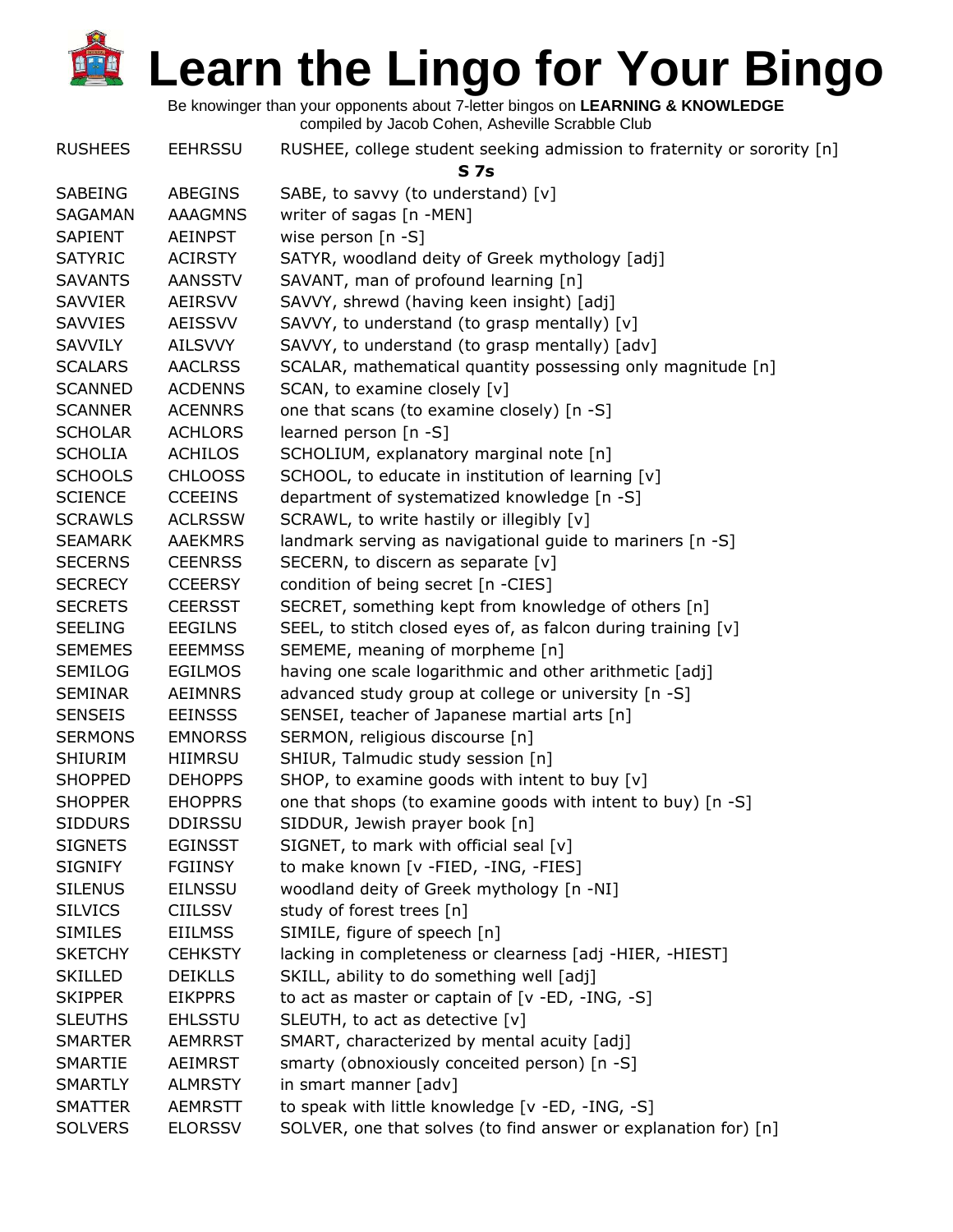Be knowinger than your opponents about 7-letter bingos on **LEARNING & KNOWLEDGE**

| <b>SOLVING</b> | <b>GILNOSV</b> | SOLVE, to find answer or explanation for $[v]$                                                  |
|----------------|----------------|-------------------------------------------------------------------------------------------------|
| <b>SOPHISM</b> | <b>HIMOPSS</b> | plausible but fallacious argument [n -S]                                                        |
| <b>SOPHIST</b> | <b>HIOPSST</b> | one that uses sophisms [n -S]                                                                   |
| <b>SORTALS</b> | <b>ALORSST</b> | SORTAL, term that classifies entity as being of particular kind [n]                             |
| <b>SORTERS</b> | <b>EORRSST</b> | SORTER, one that sorts (to arrange according to kind, class, or size) [n]                       |
| <b>SORTING</b> | <b>GINORST</b> | separating of items into groups [n -S] / SORT, to arrange according to kind, class, or size [v] |
| <b>SPECCED</b> | <b>CCDEEPS</b> | SPEC, to write specifications for $[v]$                                                         |
| <b>SPEERED</b> | <b>DEEEPRS</b> | SPEER, to inquire (to ask about) [v]                                                            |
| SPEIRED        | <b>DEEIPRS</b> | SPEIR, to speer (to inquire (to ask about)) [v]                                                 |
| <b>SPELLED</b> | <b>DEELLPS</b> | SPELL, to name or write letters of in order [v]                                                 |
| <b>SPIERED</b> | <b>DEEIPRS</b> | SPIER, to speer (to inquire (to ask about)) [v]                                                 |
| <b>SPINORS</b> | <b>INOPRSS</b> | SPINOR, type of mathematical vector [n]                                                         |
| <b>SPIRANT</b> | <b>AINPRST</b> | speech sound produced by forcing of breath through narrow passage [n -S]                        |
| <b>SQUARKS</b> | <b>AKQRSSU</b> | SQUARK, hypothetical boson analogue of quark [n]                                                |
| <b>SQUIRLS</b> | <b>ILQRSSU</b> | SQUIRL, ornamental curve in handwriting [n]                                                     |
| <b>STANINE</b> | <b>AEINNST</b> | one of nine classes into which set of scores are divided [n -S]                                 |
| <b>STUDENT</b> | <b>DENSTTU</b> | person formally engaged in learning [n -S]                                                      |
| <b>STUDIED</b> | <b>DDEISTU</b> | STUDY, to apply mind to acquisition of knowledge [v]                                            |
| <b>STUDIER</b> | <b>DEIRSTU</b> | one that studies (to apply mind to acquisition of knowledge) [n -S]                             |
| <b>STUDIES</b> | <b>DEISSTU</b> | STUDY, to apply mind to acquisition of knowledge [v]                                            |
| <b>STUMPED</b> | <b>DEMPSTU</b> | STUMP, to baffle (to confuse (to mix up mentally)) [v]                                          |
| <b>STUMPER</b> | <b>EMPRSTU</b> | baffling question [n -S]                                                                        |
| <b>STYLIST</b> | <b>ILSSTTY</b> | one who is master of literary or rhetorical style [n -S]                                        |
| <b>SUBDEAN</b> | <b>ABDENSU</b> | subordinate dean [n -S]                                                                         |
| <b>SUBRING</b> | <b>BGINRSU</b> | subset of mathematical ring that is itself ring [n -S]                                          |
| <b>SUBSETS</b> | <b>BESSSTU</b> | SUBSET, mathematical set contained within larger set [n]                                        |
| <b>SUBTEST</b> | <b>BESSTTU</b> | subdivision of test [n -S]                                                                      |
| <b>SUBTEXT</b> | <b>BESTTUX</b> | written or printed matter under more general text [n -S]                                        |
| <b>SURMISE</b> | <b>EIMRSSU</b> | to infer with little evidence [v -D, -SING, -S]                                                 |
| <b>SUSSING</b> | <b>GINSSSU</b> | SUSS, to figure out or check out [v]                                                            |
| <b>SWAMIES</b> | <b>AEIMSSW</b> | SWAMY, swami (Hindu religious teacher) [n]                                                      |
| <b>SWISHER</b> | <b>EHIRSSW</b> | one that swishes (to move with prolonged hissing sound) [n -S]                                  |
| <b>SYNONYM</b> | <b>MNNOSYY</b> | word having same meaning as another [n -S]                                                      |
|                |                | <b>T</b> 7s                                                                                     |
| <b>TAGMEME</b> | <b>AEEGMMT</b> | smallest unit of meaningful grammatical relation [n -S]                                         |
| <b>TANTRAS</b> | <b>AANRSTT</b> | TANTRA, one of class of Hindu religious writings [n]                                            |
| <b>TANTRIC</b> | <b>ACINRTT</b> | TANTRA, one of class of Hindu religious writings [adj]                                          |
| <b>TEACHER</b> | <b>ACHEERT</b> | one that teaches (to impart knowledge or skill to) [n -S]                                       |
| <b>TEACHES</b> | <b>ACEEHST</b> | TEACH, to impart knowledge or skill to [v]                                                      |
| <b>TEMPLAR</b> | <b>AELMPRT</b> | lawyer or student of law in London $[n - S]$                                                    |
| <b>TEMPTED</b> | <b>DEEMPTT</b> | TEMPT, to entice to commit unwise or immoral act [v]                                            |
| <b>TEMPTER</b> | <b>EEMPRTT</b> | one that tempts (to entice to commit unwise or immoral act) [n -S]                              |
| <b>TENURED</b> | <b>DEENRTU</b> | TENURE, to grant tenure (status of holding one's position on permanent basis) to [v]            |
| <b>TENURES</b> | <b>EENRSTU</b> | TENURE, to grant tenure (status of holding one's position on permanent basis) to [v]            |
| <b>TESTEES</b> | <b>EEESSTT</b> | TESTEE, one that is tested [n]                                                                  |
| <b>TESTERS</b> | <b>EERSSTT</b> | TESTER, one that tests (to evaluate by examination) [n]                                         |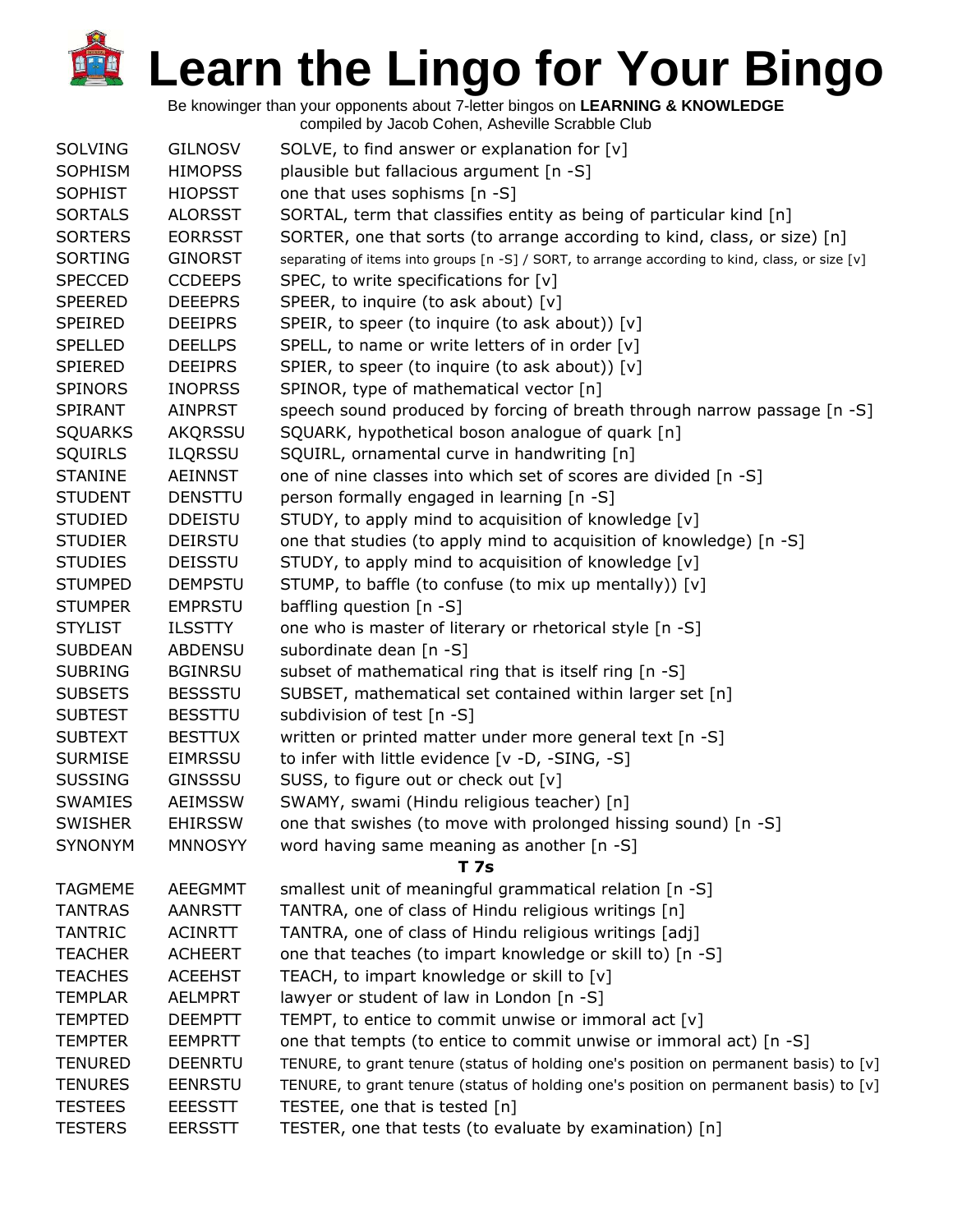Be knowinger than your opponents about 7-letter bingos on **LEARNING & KNOWLEDGE**

| <b>TESTING</b> | <b>EGINSTT</b> | act of evaluating one by examination [n -S]                                          |
|----------------|----------------|--------------------------------------------------------------------------------------|
| <b>THEMING</b> | <b>EGHIMNT</b> | THEME, to plan something according to central subject [v]                            |
| <b>THEOLOG</b> | <b>EGHLOOT</b> | student of theology [n -S]                                                           |
| <b>THEOREM</b> | <b>EEHMORT</b> | proposition that is demonstrably true or is assumed to be so [n -S]                  |
| <b>THRIFTS</b> | <b>FHIIRST</b> | THRIFT, care and wisdom in management of one's resources [n]                         |
| <b>TONEMES</b> | <b>EEMNOST</b> | TONEME, tonal unit of speech [n]                                                     |
| <b>TONEMIC</b> | <b>CEIMNOT</b> | TONEME, tonal unit of speech [adj]                                                   |
| <b>TONETIC</b> | <b>CEINOTT</b> | TONETICS, phonetic study of tone in language [adj]                                   |
| <b>TOPICAL</b> | <b>ACILOPT</b> | postage stamp in collection with designs relating to same subject [n -S]             |
| <b>TOWNIES</b> | <b>EINOSTW</b> | TOWNY, townie (nonstudent who lives in college town) [n] / TOWNIE [n]                |
| <b>TRAINED</b> | ADEINRT        | TRAIN, to instruct systematically [v]                                                |
| <b>TRAINEE</b> | AEEINRT        | person receiving training [n -S]                                                     |
| <b>TRAINER</b> | AEINRRT        | one that trains (to instruct systematically) [n -S]                                  |
| TRIABLE        | ABEILRT        | subject to judicial examination [adj]                                                |
| TRIALED        | ADEILRT        | TRIAL, to test something to assess its performance [v]                               |
| <b>TRIVIUM</b> | <b>IIMRTUV</b> | group of studies in medieval schools [n -IA or -S]                                   |
| <b>TRUANCY</b> | <b>ACNRTUY</b> | act of truanting [n -CIES]                                                           |
| <b>TRUANTS</b> | ANRSTTU        | TRUANT, to stay out of school without permission [v]                                 |
| <b>TRUTHER</b> | <b>EHRRTTU</b> | type of conspiracy theorist [n -S]                                                   |
| <b>TUITION</b> | <b>IINOTTU</b> | fee for instruction [n -S]                                                           |
| <b>TUSHERY</b> | <b>EHRSTUY</b> | pretentious writing [n -RIES]                                                        |
| <b>TUTORED</b> | <b>DEORTTU</b> | TUTOR, to instruct privately [v]                                                     |
| <b>TYPABLE</b> | <b>ABELPTY</b> | TYPE, to write with typewriter [adj]                                                 |
| <b>TYPINGS</b> | <b>GINPSTY</b> | TYPING, activity of writing with typewriter [n]                                      |
|                |                | <b>U</b> 7s                                                                          |
| <b>UFOLOGY</b> | <b>FGLOOUY</b> | study of unidentified flying objects [n -GIES]                                       |
| <b>ULPANIM</b> | AILMNPU        | ULPAN, school in Israel for teaching Hebrew [n]                                      |
| <b>UNAWARE</b> | AAENRUW        | not aware (having perception or knowledge) [adj]                                     |
| <b>UNBASED</b> | ABDENSU        | not based (to found (find)) [adj]                                                    |
| <b>UNBOSOM</b> | <b>BMNOOSU</b> | to reveal (to make known) [v -ED, -ING, -S]                                          |
| <b>UNCANNY</b> | <b>ACNNNUY</b> | strange and inexplicable [adj -NNIER, -NNIEST]                                       |
| <b>UNCIALS</b> | <b>ACILNSU</b> | UNCIAL, style of writing [n]                                                         |
| <b>UNKNOWN</b> | <b>KNNNOUW</b> | one that is not known [n -S]                                                         |
| <b>UNLEARN</b> | AELNNRU        | to put out of one's knowledge or memory [v -ED or -T, -ING, -S]                      |
| <b>UNSMART</b> | <b>AMNRSTU</b> | SMART, characterized by mental acuity [adj]                                          |
| <b>UNTEACH</b> | <b>ACEHNTU</b> | to cause to unlearn something [v -TAUGHT, -ING, -S]                                  |
| <b>UNWISER</b> | <b>EINRSUW</b> | UNWISE, WISE, having wisdom [adj]                                                    |
| <b>UROGRAM</b> | AGMORRU        | X-ray of part of urinary tract [n -S]                                                |
| <b>UROLOGY</b> | <b>GLOORUY</b> | branch of medicine dealing with urinary tract [n -GIES]                              |
| <b>URTEXTE</b> | <b>EERTTUX</b> | URTEXT, original text [n]                                                            |
| <b>URTEXTS</b> | <b>ERSTTUX</b> | URTEXT, original text [n]                                                            |
|                |                | V 7s                                                                                 |
| <b>VALKYRS</b> | <b>AKLRSVY</b> | VALKYR, valkyrie (maiden in Norse mythology) [n]                                     |
| <b>VARSITY</b> | AIRSTVY        | principal team representing university, college, or school in any activity [n -TIES] |
| <b>VERISMO</b> | <b>EIMORSV</b> | verism (realism in art or literature) [n -S]                                         |
| <b>VERISMS</b> | <b>EIMRSSV</b> | VERISM, realism in art or literature [n]                                             |